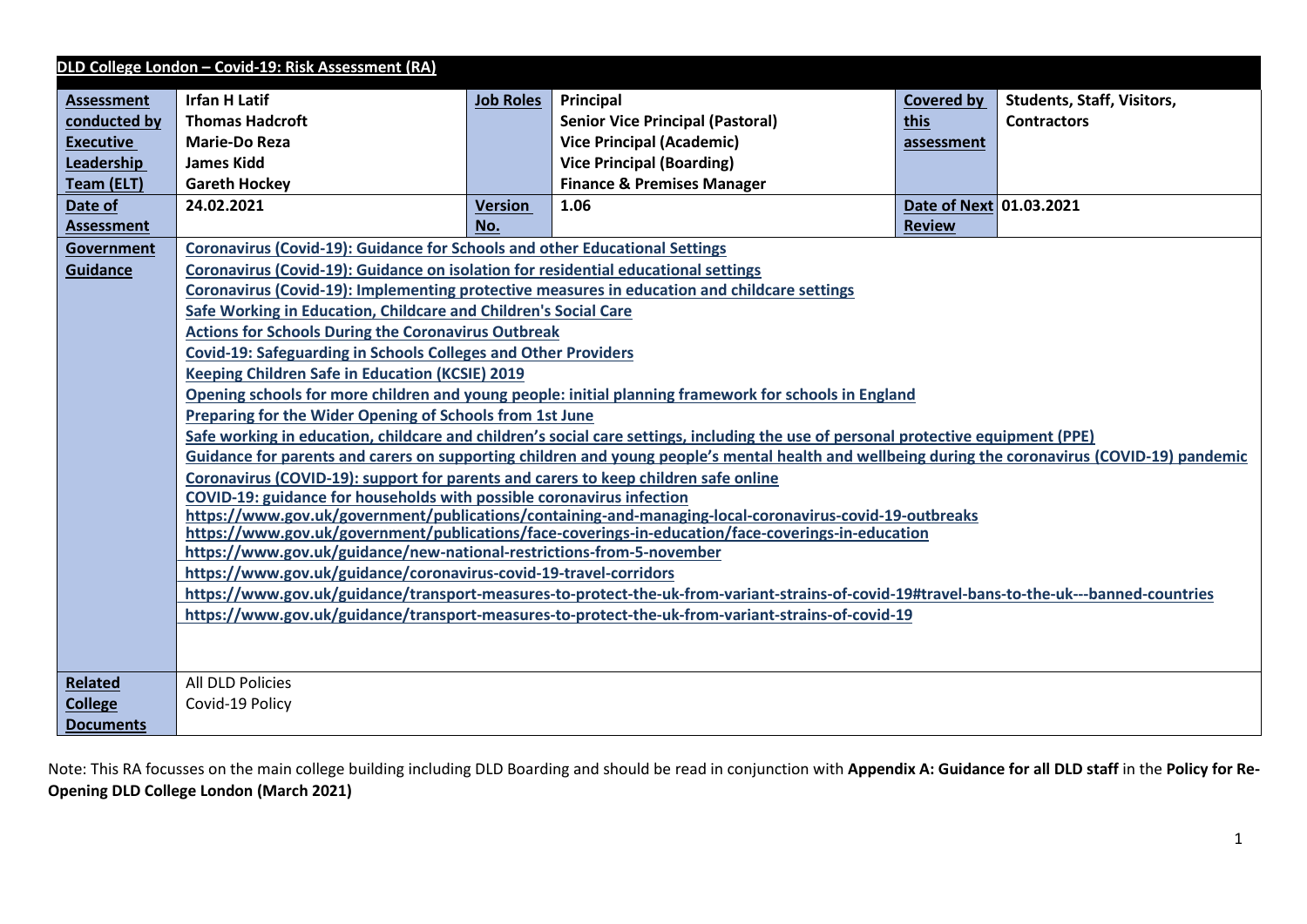| <b>RAYG Risk Rating</b> |                                                                                        |
|-------------------------|----------------------------------------------------------------------------------------|
| <b>Red</b>              | <b>High Likelihood and High Impact</b>                                                 |
| <b>Amber</b>            | <b>Medium Likelihood and Medium or High Impact</b>                                     |
| <b>Yellow</b>           | Low Likelihood and Medium or High Impact OR Medium Likelihood and Medium or Low Impact |
| <b>Green</b>            | Low Likelihood and Low or Medium Impact                                                |

| <b>Area of Concern</b>                                                       | <b>Risk</b><br>Rating<br>prior<br><u>to</u><br><b>Action</b> | <b>Control Measures</b>                                                                                                                                                                             | <u>Actio</u><br>ned?<br>(Yes/<br>No) | <b>Further Actions/Comments</b>                                              | Residual<br><b>Risk</b><br><b>Rating</b><br>(H/M/L) |
|------------------------------------------------------------------------------|--------------------------------------------------------------|-----------------------------------------------------------------------------------------------------------------------------------------------------------------------------------------------------|--------------------------------------|------------------------------------------------------------------------------|-----------------------------------------------------|
|                                                                              | (H/M/L)                                                      |                                                                                                                                                                                                     |                                      |                                                                              |                                                     |
| <b>Students</b>                                                              |                                                              |                                                                                                                                                                                                     |                                      |                                                                              |                                                     |
| Risk of transmission of<br>infection for new and<br>returning students/staff | н                                                            | Quarantine and Testing for returning / new<br>$\bullet$<br>international students will reflect UK Government<br>guidelines.                                                                         |                                      | Review updates to<br>quarantine guidance prior<br>to opening.                |                                                     |
| DLD - Quarantine                                                             |                                                              | Students/agents/guardians/parents advised to review<br>UK Government guidance for international travel<br>before returning to ensure they are compliant and<br>meet criteria for re-entry to the UK | Y                                    | Check information and<br>guidance being given to<br>students before arrival. |                                                     |
|                                                                              |                                                              | Provide documentation, if required, for those returning<br>$\bullet$<br>from red list countries to ensure they can quarantine in<br>the boarding house and not a hotel                              | Υ                                    |                                                                              |                                                     |
|                                                                              |                                                              | Student to obtain COVID-19 test 3 days (72 hours)<br>$\bullet$<br>before flight to UK                                                                                                               |                                      |                                                                              |                                                     |
|                                                                              |                                                              | House parents and nurse will assist and advise students<br>to ensure COVID-19 tests are taken in a timely manner.<br>HouseParents to confirm with students if they have any<br>symptoms of COVID-19 | ٧                                    |                                                                              |                                                     |
|                                                                              |                                                              | Temperature taken for all staff and students as they enter<br>$\bullet$<br>the building through use of thermal cameras and contactless                                                              | Υ                                    |                                                                              |                                                     |
|                                                                              |                                                              | head thermometers<br>Students/staff to follow Government guidelines for<br>$\bullet$<br>travelling to College on public transport                                                                   | Y                                    |                                                                              |                                                     |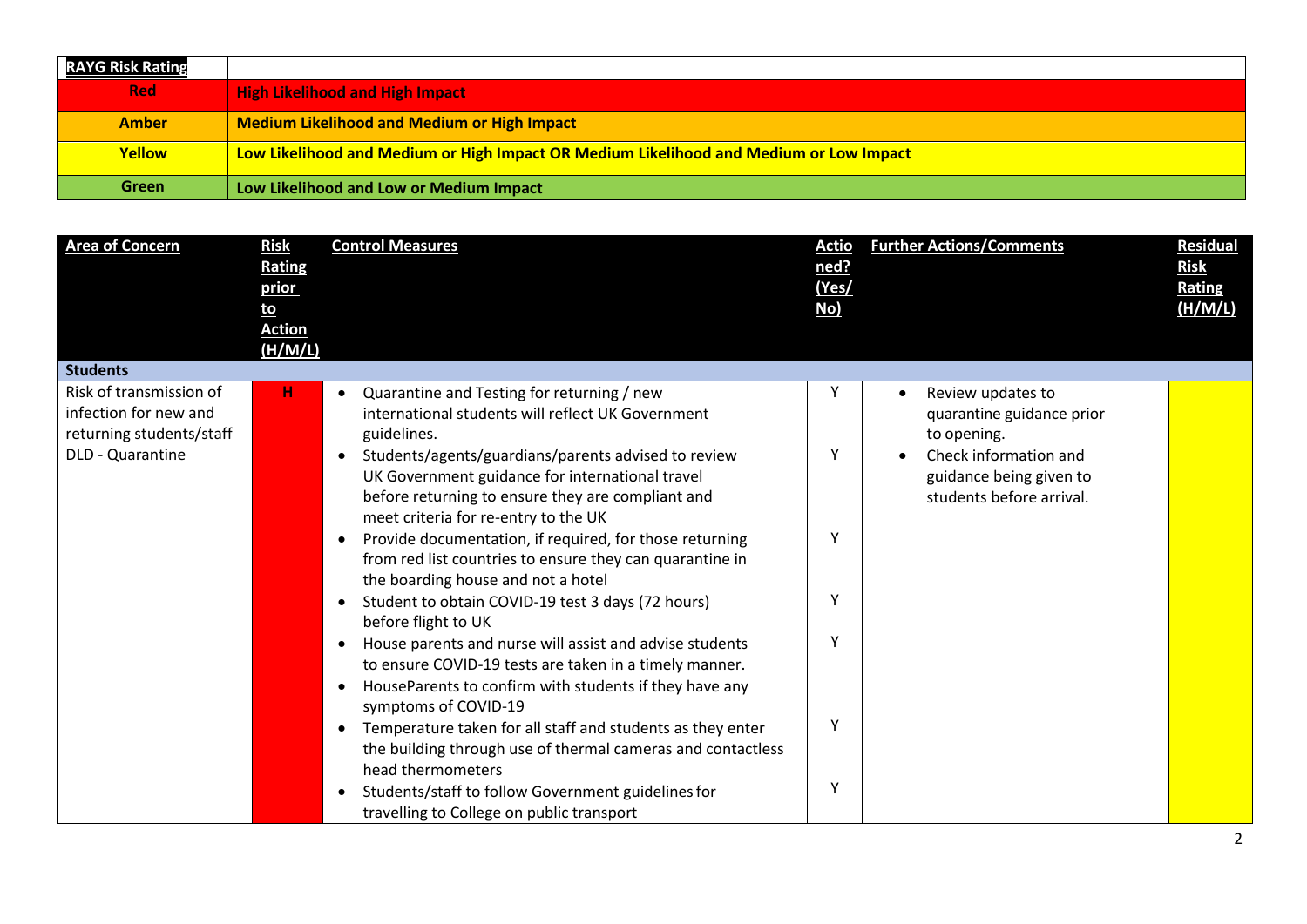|                                                                                                                                                            |             | • Students/staff arriving from abroad to be quarantined<br>in line with APG policy. This will be based upon government<br>guidance and reviewed constantly.<br>All staff trained in recognising symptoms of COVID-19,<br>$\bullet$<br>Isolation procedures for symptomatic students to be followed<br>in line with up to date guidance (see below).                                                                                                                                                                                                                                                                                                                        | Y<br>Y                |                                                                                                                                                                                                                                                                                                          |  |
|------------------------------------------------------------------------------------------------------------------------------------------------------------|-------------|----------------------------------------------------------------------------------------------------------------------------------------------------------------------------------------------------------------------------------------------------------------------------------------------------------------------------------------------------------------------------------------------------------------------------------------------------------------------------------------------------------------------------------------------------------------------------------------------------------------------------------------------------------------------------|-----------------------|----------------------------------------------------------------------------------------------------------------------------------------------------------------------------------------------------------------------------------------------------------------------------------------------------------|--|
| Parents, family members,<br>guardians or agents<br>arriving with students for<br>interview or visit the<br>college                                         | н           | • All parents, guardians and agents informed prior to the<br>opening that the number of visitors will be restricted in the<br>college. They will not be permitted to enter the DLD Boarding<br>House due to the lifts being high risk.<br>Interviews will be conducted over video or voice calls where<br>possible.<br>Onsite interviews made by appointment and after 9.30am to<br>$\bullet$<br>avoid added workload on Reception in the mornings.<br>Visitors are required to fill in a self COVID-19 declaration form<br>$\bullet$<br>upon arrival                                                                                                                      | Y<br>Υ<br>Υ<br>Υ      | Student COVID-19 Charter<br>Update student induction<br>Signage displayed around college<br>including DLD Boarding House.                                                                                                                                                                                |  |
| Infection risk of<br>staggered international<br>arrivals.                                                                                                  | н           | • Students will be isolated for 10 days from the first day they<br>arrive.<br>The students will join to online classes until the quarantine<br>period is completed                                                                                                                                                                                                                                                                                                                                                                                                                                                                                                         | Y<br>Y                |                                                                                                                                                                                                                                                                                                          |  |
| <b>Students Returning from</b><br>red listed countries                                                                                                     | $\mathbf H$ | • Student will require a resident Visa to enter the UK<br>Student will be required to quarantine and have COVID-19<br>tests in a hotel organised by the UK Government. Student to<br>pay cost.                                                                                                                                                                                                                                                                                                                                                                                                                                                                             | Υ<br>Y                | Guidance to be monitored.<br>$\bullet$                                                                                                                                                                                                                                                                   |  |
| Students may fall behind<br>in their learning, or<br>become social isolated<br>during quarantine or<br>isolation periods/as a<br>result of remote learning | M           | • All students (inc. online students) will be admitted in SIMS to<br>allow them to access their logins to our network.<br>Canvas and Microsoft Teams used to meet teaching staff,<br>$\bullet$<br>boarding staff and administrative staff. Online boarding and<br>College induction meetings led by staff with opportunity to<br>meet other peers. Online icebreakers, quizzes, games during<br>quarantine and isolation periods.<br>Live face-to-face lessons will resume in the week of<br>Monday 8th March 2021 after comprehensive LFT testing<br>Developing our now comprehensive experience of remote<br>$\bullet$<br>learning to inform our practice from September | Y<br>Υ<br>Υ<br>Y<br>Y | Induction plan<br>All students and parents will<br>have details of their individual<br>induction plan<br>Recording of key induction<br>assemblies so students can re-<br>visit them if they were unable to<br>attend<br>Remote lessons will be<br>accessible before and after the<br>event in some cases |  |
|                                                                                                                                                            |             | Students feel able to engage by having had a comprehensive<br>$\bullet$                                                                                                                                                                                                                                                                                                                                                                                                                                                                                                                                                                                                    |                       |                                                                                                                                                                                                                                                                                                          |  |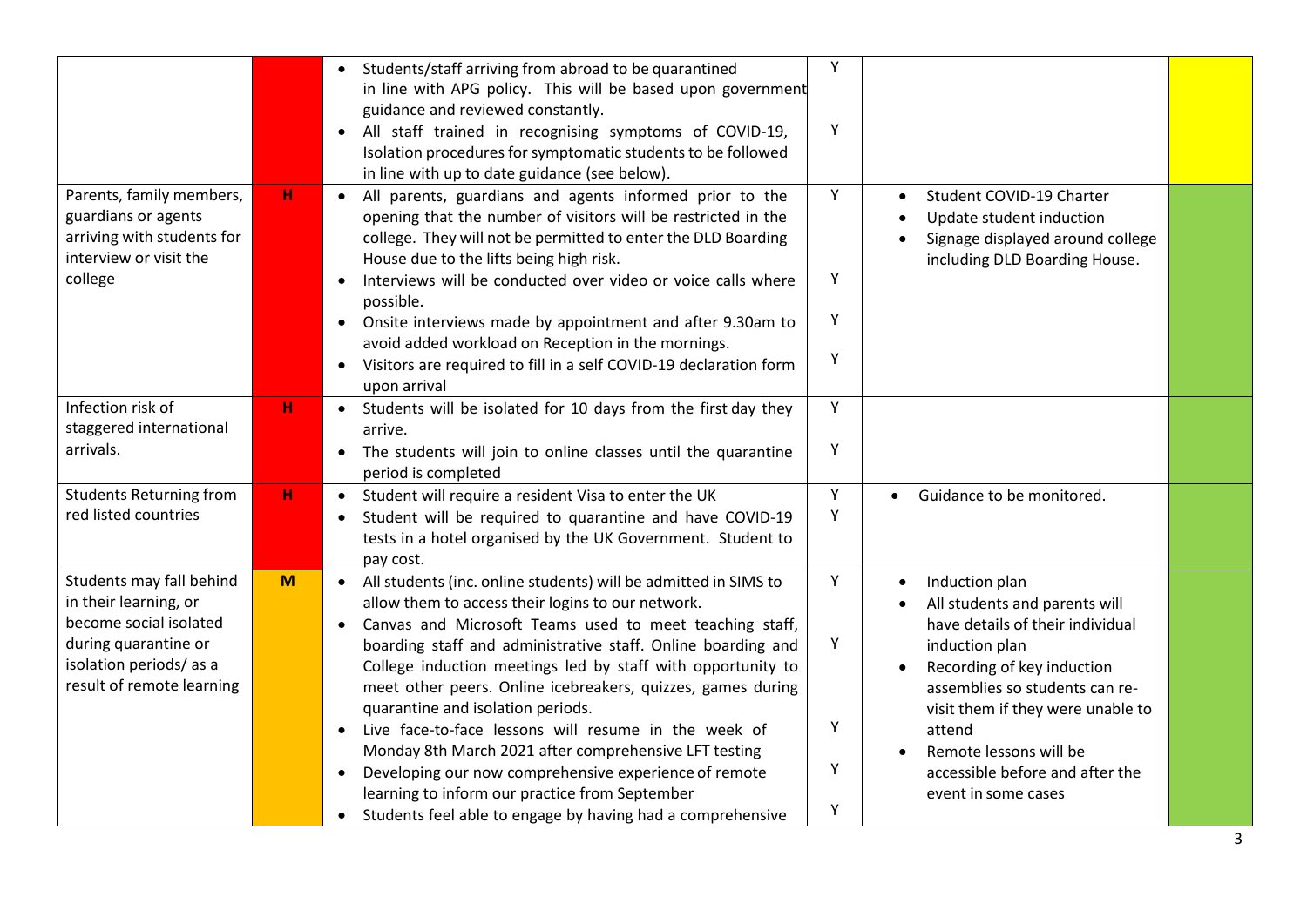|                                            |   | academic induction which goes through expectations and the<br>skills required to use Canvas<br>Ensuring teachers are building on the positive<br>developments that have been made already<br>Buddying up new and returning students in each huddle | Y<br>Υ |                                                                        |
|--------------------------------------------|---|----------------------------------------------------------------------------------------------------------------------------------------------------------------------------------------------------------------------------------------------------|--------|------------------------------------------------------------------------|
|                                            |   | so they can support each other<br>On-going diagnostics to assess gaps in learning                                                                                                                                                                  | Y      |                                                                        |
|                                            |   | Recorded lessons for students to re-visit                                                                                                                                                                                                          | Y      |                                                                        |
|                                            |   | Quality assurance of lessons as HoD or HoF will be reviewing<br>lessons                                                                                                                                                                            | Υ      |                                                                        |
| <b>Planned Movement around DLD</b>         |   |                                                                                                                                                                                                                                                    |        |                                                                        |
| Social distancing<br>guidance unable to be | н | Floor markers and wall signage clearly displayed around<br>College                                                                                                                                                                                 | Y      | Movement around the college will<br>reflect the new guidance issued by |
| observed in College                        |   | All movement around College will be to the left                                                                                                                                                                                                    | Y      | the UK Government.                                                     |
| building between lessons                   |   | Staircases will be used by ascending and descending on the<br>left                                                                                                                                                                                 | Υ<br>Υ |                                                                        |
|                                            |   | Two main stairs cases in the atrium will one way only.                                                                                                                                                                                             |        |                                                                        |
|                                            |   | Movement around the teaching floors will be made in an<br>anti-clockwise direction where possible.                                                                                                                                                 | Y      |                                                                        |
|                                            |   | Access to basement via one staircase., keeping to the left                                                                                                                                                                                         | Y      |                                                                        |
|                                            |   | The teaching lift to the academic floors will be restricted<br>to 2 staff at a time. Staff will be advised to avoid it's use as<br>it is a confined area. Masks to be worn if using these lifts.                                                   | Y      |                                                                        |
|                                            |   | Face coverings to be worn in classrooms, if social<br>distancing cannot be maintained                                                                                                                                                              | Y      |                                                                        |
|                                            |   | Face coverings will need to be worn in the communal<br>areas and where social distancing is not possible within<br>College as advised by UK government guidance<br>recommended at the time                                                         | Y      |                                                                        |
|                                            |   | Regular tannoy announcements played throughout the                                                                                                                                                                                                 | Υ      |                                                                        |
|                                            |   | day reminding staff and students to follow one-way                                                                                                                                                                                                 |        |                                                                        |
|                                            |   | system, observe social distancing and to wear face masks<br>Staff to supervise communal areas such as the gallery and<br>study areas to maintain social distancing                                                                                 | Υ      |                                                                        |
|                                            |   |                                                                                                                                                                                                                                                    |        |                                                                        |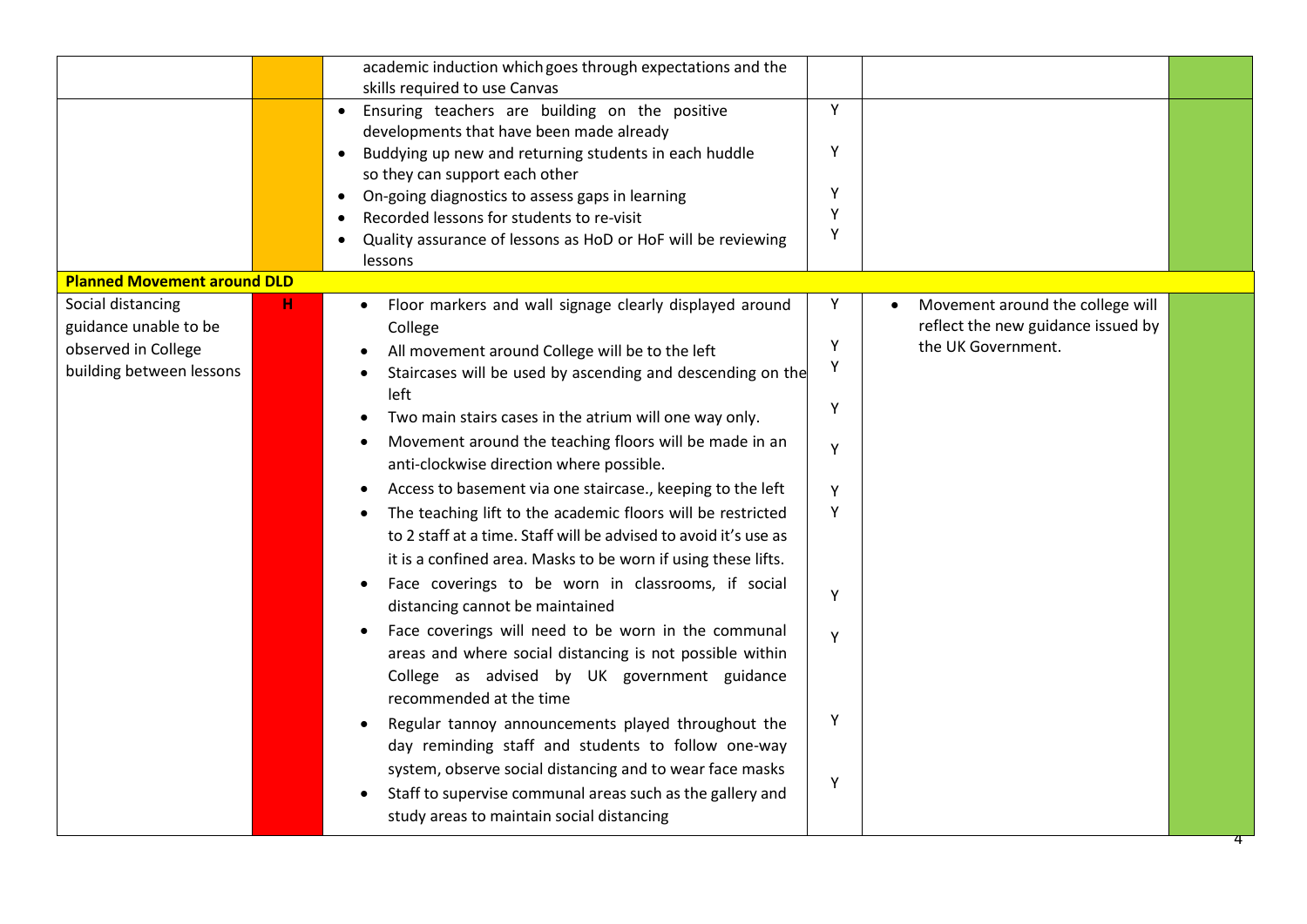|                                            |   | COVID-19 safety video played in Atrium reminding the<br>community the protocols and measures that are in place                                                                                                                                                                                                                                                                                                                                                                                                                                                                                                                                                                                                                                                                                                                                                                                                                                                               | Υ                          |                                                                                                                                          |  |
|--------------------------------------------|---|------------------------------------------------------------------------------------------------------------------------------------------------------------------------------------------------------------------------------------------------------------------------------------------------------------------------------------------------------------------------------------------------------------------------------------------------------------------------------------------------------------------------------------------------------------------------------------------------------------------------------------------------------------------------------------------------------------------------------------------------------------------------------------------------------------------------------------------------------------------------------------------------------------------------------------------------------------------------------|----------------------------|------------------------------------------------------------------------------------------------------------------------------------------|--|
| <b>Wellbeing Garden and</b><br>Roof Garden | H | Signage around the gardens reminding social distancing<br>Social distancing required in seating areas with the wellbeing<br>area.<br>Sports pitch has been limited to 6 persons<br>Adherence to Government guidelines for recreation<br>Students communicated expectations along with other<br>movement expectations on as part of initial return<br>communication.<br>Face coverings will need to be worn in the communal<br>areas outside of DLD College based upon UK Government<br>guidance at the time.                                                                                                                                                                                                                                                                                                                                                                                                                                                                 | Y<br>Υ<br>Y<br>Y<br>Y<br>Y |                                                                                                                                          |  |
| <b>Staff Workspaces</b>                    |   |                                                                                                                                                                                                                                                                                                                                                                                                                                                                                                                                                                                                                                                                                                                                                                                                                                                                                                                                                                              |                            |                                                                                                                                          |  |
| Staff rooms and work<br>spaces             | н | Screen to be installed in Reception<br>Staff work spaces are not facing each other<br>able to stay in the same classroom due to timetable<br>Coffee, tea and sugar sachets provided.<br>Staff advised to use their own mugs<br>Maximum occupancy level for staff room in place to ensure<br>social distancing, limit of 2 persons per table, Perspex screens<br>installed on tables<br>Face coverings to be worn in the following areas; Entrance /<br>Reception, Boarding Lift Lobby, Atrium, Admissions Office,<br>Student Services, First Floor Gallery Work Space, Reception<br>Office, Exams Office, DoS office, Library, Wellbeing Centre, 1st<br>and 2 <sup>nd</sup> Floor Blue Green and Red Study Areas, Mezzanine<br>walkway, College Corridors, Wellbeing Garden, The Global<br>Kitchen, The Grumpy Mule, Staff Common Room, College and<br>Boarding Lifts, the Boarding House and where social distancing<br>is not possible. Signage displayed reflecting this. | Y<br>Y<br>Y<br>Y<br>Y<br>Y | Touch free Handwashing soap and<br>$\bullet$<br>cleaning materials to be provided for<br>designated toilets<br>Touch free hand sanitiser |  |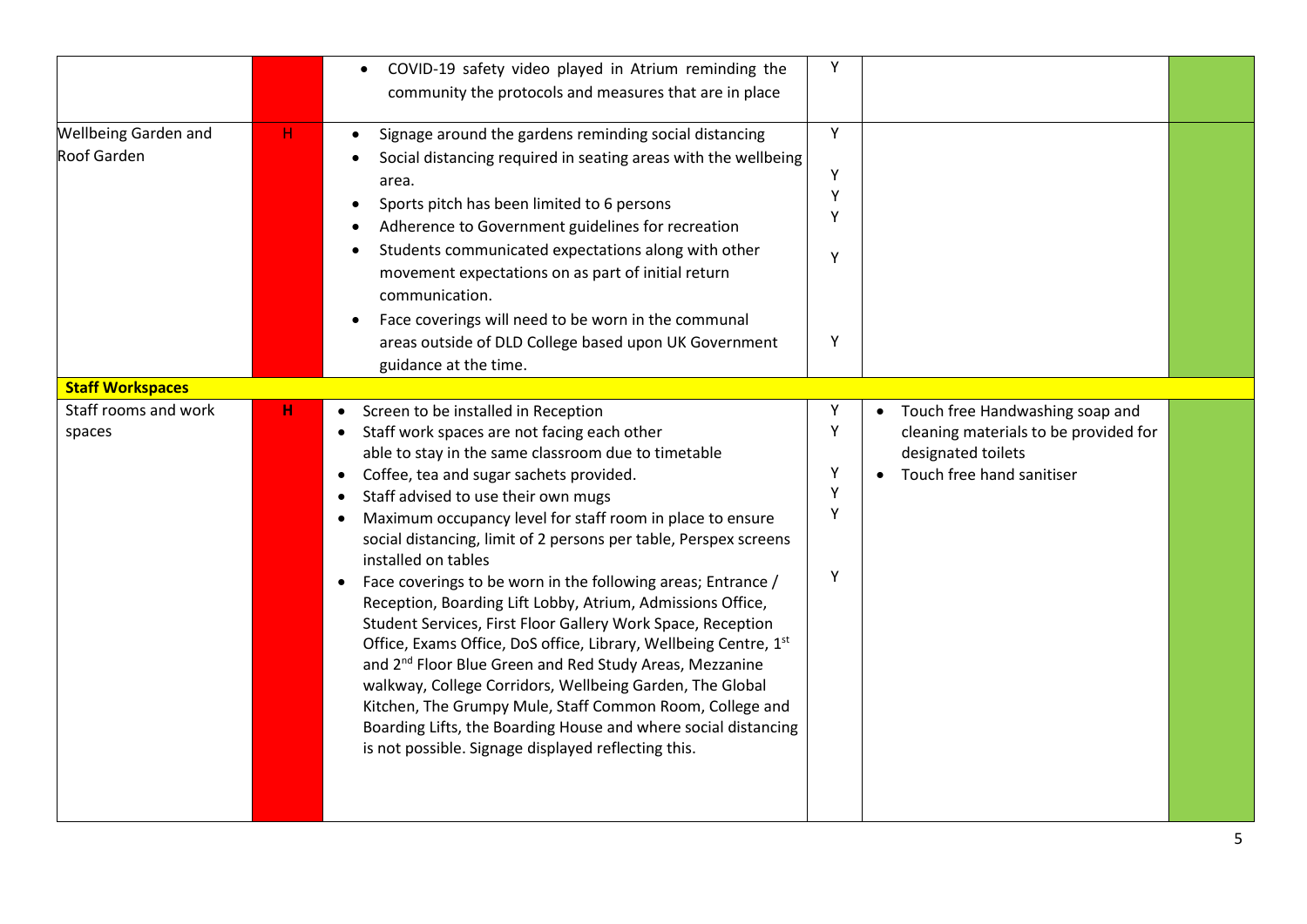| <b>Staff Induction &amp; CPD</b>                                      |     |                                                                                                                                                                                                                                                                                                                                                                                                                                                                                                                                                                                                                                            |                                                |                                                                                                                                                                                                                                                                                        |
|-----------------------------------------------------------------------|-----|--------------------------------------------------------------------------------------------------------------------------------------------------------------------------------------------------------------------------------------------------------------------------------------------------------------------------------------------------------------------------------------------------------------------------------------------------------------------------------------------------------------------------------------------------------------------------------------------------------------------------------------------|------------------------------------------------|----------------------------------------------------------------------------------------------------------------------------------------------------------------------------------------------------------------------------------------------------------------------------------------|
| Poor staff awareness<br>leading to an increased<br>risk of infection. | M   | Online training given to all staff regarding COVID-19<br>A revised staff induction and an introduction to the<br>college building opening procedures and safety measures to be<br>undertaken before staff return on Monday 8 March.                                                                                                                                                                                                                                                                                                                                                                                                        | Υ<br>Y                                         | Staff training implemented.<br>$\bullet$<br>Procedures to be altered accordingly<br>$\bullet$<br>as guidance changes.                                                                                                                                                                  |
| <b>Global Kitchen (Dining)</b>                                        |     |                                                                                                                                                                                                                                                                                                                                                                                                                                                                                                                                                                                                                                            |                                                |                                                                                                                                                                                                                                                                                        |
|                                                                       | H   | Lunchtimes for students will be staggered due to timetable<br>Staff will be asked to eat at their desks<br>More options for 'Grab and Go' will be available<br>Trays will be picked up with plate and cutlery already pre-<br>placed on them.<br>Face coverings to be worn in queue only. Can be removed<br>$\bullet$<br>when anyone sits down and eats<br>Queuing systems in place to ensure social distancing<br>Touch free hand sanitisers on entrance to Global Kitchen<br>One-way system in place in the Canteen<br>Reduced seating available to ensure social distancing whilst<br>eating<br>Perspex screens installed on all tables | Y<br>Y<br>Y<br>Υ<br>Y<br>Y<br>Υ<br>Υ<br>Υ<br>Y | Global Kitchen is open from 11.45am<br>$\bullet$<br>to 2.30pm<br>CH&Co will be cleaning tables in<br>$\bullet$<br>between sittings during mealtimes<br>All CH&Co staff will be wearing the<br>appropriate PPE when serving food.<br>Perspex screens cover food at counter<br>and till' |
| <b>Grumpy Mule (Coffee Shop)</b>                                      |     |                                                                                                                                                                                                                                                                                                                                                                                                                                                                                                                                                                                                                                            |                                                |                                                                                                                                                                                                                                                                                        |
|                                                                       | $M$ | Touch free hand sanitisers on entrance to Global Kitchen<br>$\bullet$<br>Queuing system in place to ensure social distancing<br>Disposable cups will continue to be used.<br>'Grab and Go' food variety will be increased<br>Face coverings to be worn in queue<br>One-way system in place                                                                                                                                                                                                                                                                                                                                                 | Y<br>Υ<br>Υ<br>Υ<br>Y<br>Y                     | All CH&Co staff will be wearing the<br>$\bullet$<br>appropriate PPE when serving food.<br>Perspex screens cover food at counter<br>$\bullet$<br>and till point                                                                                                                         |
| <b>Air Conditioning</b>                                               |     |                                                                                                                                                                                                                                                                                                                                                                                                                                                                                                                                                                                                                                            |                                                |                                                                                                                                                                                                                                                                                        |
|                                                                       | $M$ | Regular maintenance schedule to ensure good performance<br>Monitoring of all faults<br>Increase ventilation in areas where possible                                                                                                                                                                                                                                                                                                                                                                                                                                                                                                        | Y<br>$\mathsf Y$<br>Y                          | Quarterly report from BMS (Building<br>$\bullet$<br>Monitoring Service)<br>Satisfactory report received in<br>$\bullet$<br>February 2021. AHU filters have since<br>been replaced<br>AHU re-circulation has been turned<br>$\bullet$                                                   |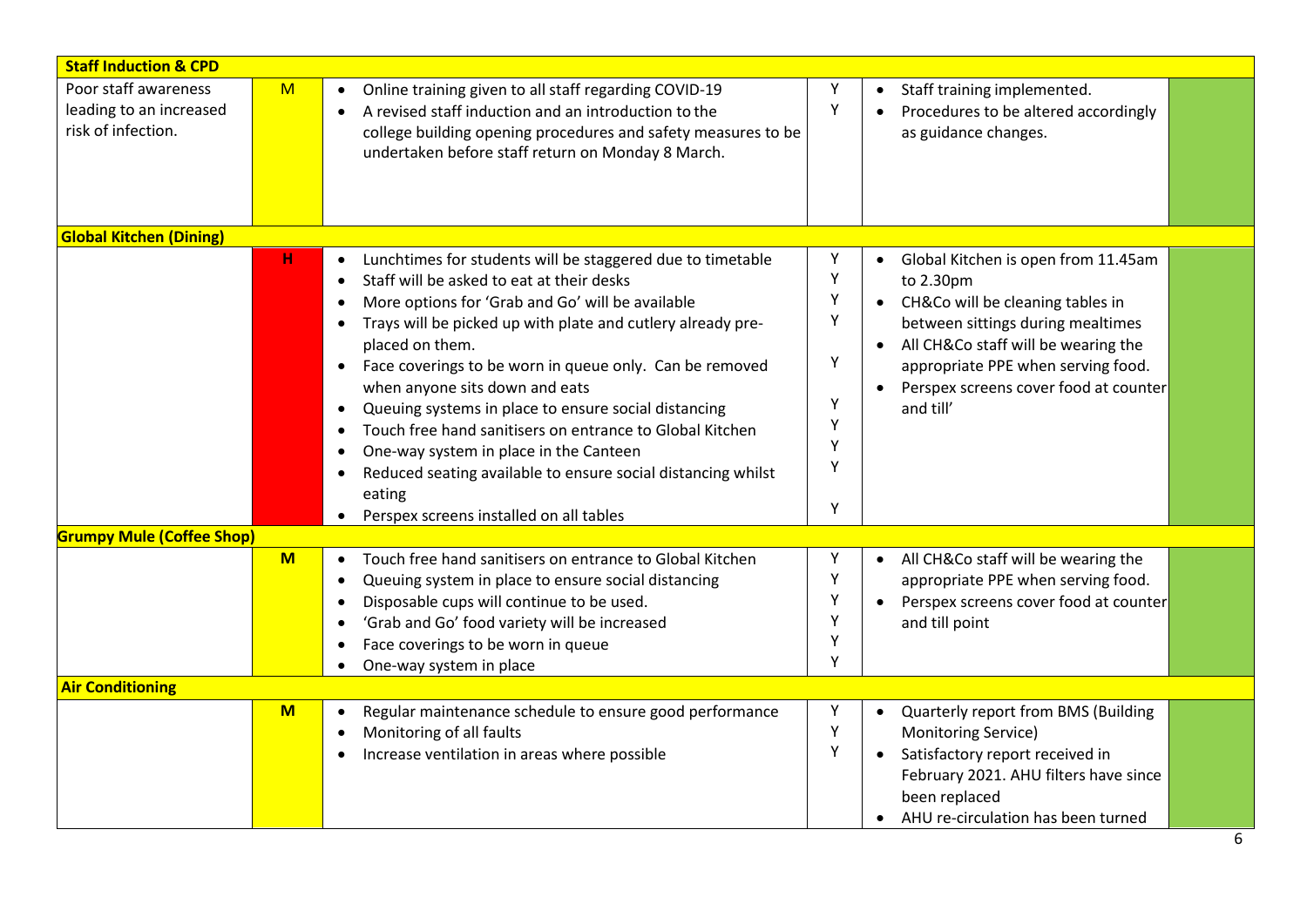|  |  | off increasing the ventilation supply |  |
|--|--|---------------------------------------|--|
|  |  | rate.                                 |  |
|  |  | The supply and extract filtration and |  |
|  |  | ductwork are separate so there is no  |  |
|  |  | cross contamination through the       |  |
|  |  | filters.                              |  |
|  |  |                                       |  |

| <b>Cleaning, Hygiene &amp; Hand-Washing/sharing of equipment</b>                                    |   |                                                                                                                                                                                                                                                                                                                                                                                                                                                                                                                                                                                                                                                                                      |                                  |                                                                                                                                                                                           |
|-----------------------------------------------------------------------------------------------------|---|--------------------------------------------------------------------------------------------------------------------------------------------------------------------------------------------------------------------------------------------------------------------------------------------------------------------------------------------------------------------------------------------------------------------------------------------------------------------------------------------------------------------------------------------------------------------------------------------------------------------------------------------------------------------------------------|----------------------------------|-------------------------------------------------------------------------------------------------------------------------------------------------------------------------------------------|
| Deep cleaning and<br>ongoing cleaning of<br>surfaces is not<br>undertaken to standards<br>required. | M | All frequently touched common surfaces, equipment, door<br>$\bullet$<br>handles, photocopiers and toilets will be cleaned thoroughly<br>each day, and at intervals during the day by Cabenco<br>(housekeeping).<br>Hand dryers<br>Extra locations of touch free hand sanitiser stations along<br>the corridors<br>Ensure a supply of disposable tissues to promote<br>the 'Catch it, Bin it, Kill it' approach.<br>Anti-bacterial wipes for desks and keyboards in common<br>areas and classrooms for teachers and students to use before<br>and after lessons.<br>Cabenco focus on areas which are common touch points in<br>college such as door handles, hand railings and lifts. | Υ<br>$\vee$<br>Υ<br>Υ<br>٧       | Cleaning rotas enhanced<br>Staff guidance issued<br>Foot operated bins deployed in<br>each classroom and common<br>areas solely for the purpose of<br>used PPE                            |
| Sharing of equipment<br>Students forget to wash<br>hands regularly.                                 | н | No practical lessons in science in the first instance;<br>guidance from the exam boards awaited. Until then<br>demonstration science practicals to be carried out by the<br>teacher at the front of the lab.<br>Art – students to have their own items eg pencils, paint<br>brushes etc.<br>Photography - students to have their own cameras and<br>computer station wipes<br>Desks to be wiped at the start of each lesson by the<br>student                                                                                                                                                                                                                                        | Y<br>Υ<br>Υ<br>٧<br>$\checkmark$ | Staff training<br>$\bullet$<br>Staff inset training to include<br>emphasis on 'Catch it, Bin it, Kill it'<br>approach and handwashing.<br>Updates to procedures for<br>science practicals |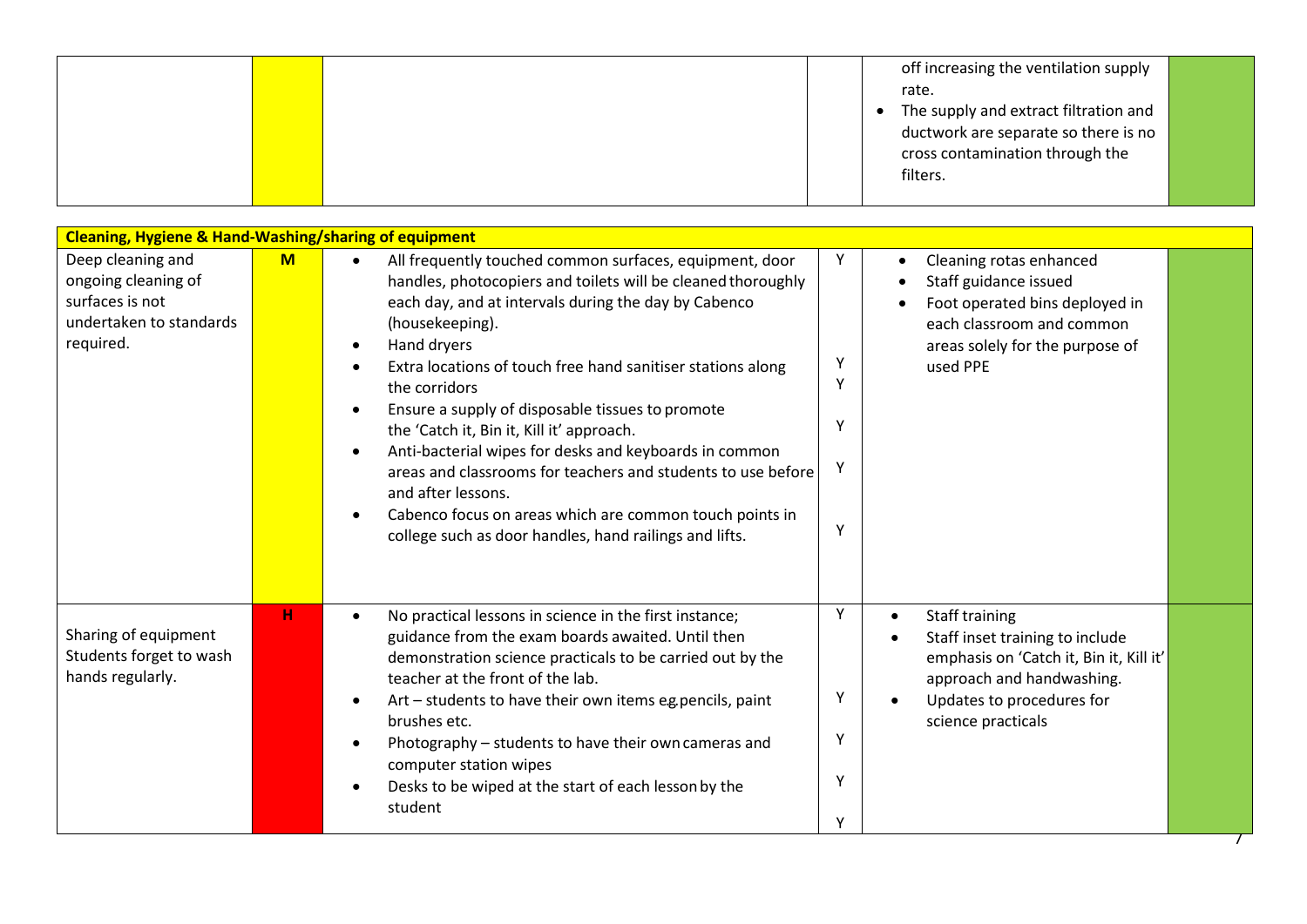|                                                                                                                                                                      | Υ<br>Use Canvas to reduce the need for photocopied handouts<br>$\bullet$<br>Y<br>Staff to monitor and encourage handwashing.<br>Υ<br>Students are encouraged not to touch their eyes, mouth<br>or nose.<br>Υ<br>Ensure a good supply of disposable tissues to<br>encourage 'Catch it, Bin it, Kill it.'<br>Υ<br>Relevant displays and posters throughout building<br>Υ<br>Bins are available in classrooms and common areas<br>Υ<br>'Classroom COVID-19 Rules' posters in Classrooms                                                                                                                                                                                                                                                                                                                                                                                                                                                                                                                   |  |
|----------------------------------------------------------------------------------------------------------------------------------------------------------------------|--------------------------------------------------------------------------------------------------------------------------------------------------------------------------------------------------------------------------------------------------------------------------------------------------------------------------------------------------------------------------------------------------------------------------------------------------------------------------------------------------------------------------------------------------------------------------------------------------------------------------------------------------------------------------------------------------------------------------------------------------------------------------------------------------------------------------------------------------------------------------------------------------------------------------------------------------------------------------------------------------------|--|
| <b>PCR Testing, Symptoms &amp; Isolation</b><br>PCR Testing is not used<br>н<br>effectively.<br>(Also see Lateral flow<br>testing in Secondary<br>schools - Page 19) | Υ<br>Ensure staff are aware of<br>Staff/Student are required to be tested for COVID-19 if<br>$\bullet$<br>$\bullet$<br>they display symptoms.<br>testing options.<br>Υ<br>Boarders can be assisted by the onsite nurse<br>Government test lead to long<br>lead times.<br>PCR Testing available from the UK Government<br>Υ<br>Students/Staff advised on how to order test<br>UK gov tracing program often<br>Seek immediate advice from PHE after contact and care for<br>slow to be in touch with<br>direct contacts.<br>students displaying symptoms.<br>Υ<br>Lateral flow test are available onsite with results provided in<br>Will make decision locally to<br>$\bullet$<br>$\bullet$<br>30mins<br>isolate staff and students<br>Υ<br>Boarders told to isolate in rooms for 10 days with no<br>when required.<br>symptoms<br>Υ<br>Day students told to isolate at home for 10 days with no<br>symptoms<br>Υ<br>College will follow up to ensure a PCR test has been taken<br>and result confirmed |  |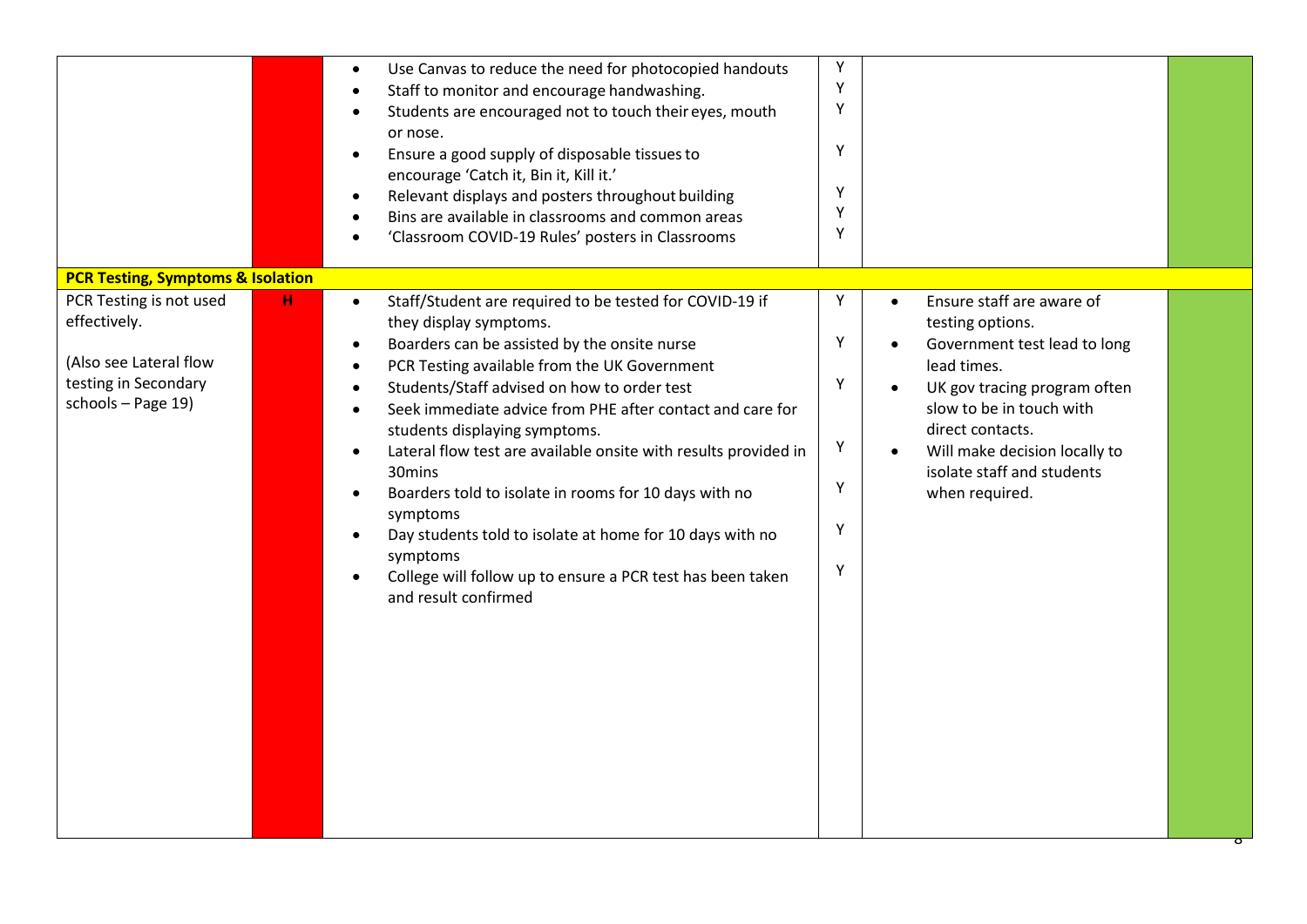| Infection transmission<br>within college<br>environment due to staff<br>or students (or members<br>of their households)<br>displaying symptoms. | н | Review Visitor's policy monthly in<br>Visitors by appointment only. No walk ins.<br>$\bullet$<br>$\bullet$<br>Parents and students asked to inform the College if they, or<br>line with Government guidance.<br>any of their immediate family members or contacts have<br>Review rules regarding Weekend<br>$\bullet$<br>Leave/Extended Curfew monthly<br>received a positive COVID-19 test.<br>as the term develops within the<br>If a student displays a symptom on site, they are to be taken<br>boarding environment.<br>to an isolation room in the Wellbeing Centre with the<br>College Nurse. The nurse will alert the ELT and then<br>Communicate above policies<br>immediately ring NHS 111/DofE for advice. Student and rest<br>to students prior to arrival.<br>of household to isolate as per Government guidelines<br>PPE for staff to be secured.<br>$\bullet$<br>(unless instructed otherwise by NHS 111) COVID-19:<br>Staff training in proper use.<br>guidance for households with possible coronavirus<br>Designate isolation room in the<br>$\bullet$ |  |
|-------------------------------------------------------------------------------------------------------------------------------------------------|---|--------------------------------------------------------------------------------------------------------------------------------------------------------------------------------------------------------------------------------------------------------------------------------------------------------------------------------------------------------------------------------------------------------------------------------------------------------------------------------------------------------------------------------------------------------------------------------------------------------------------------------------------------------------------------------------------------------------------------------------------------------------------------------------------------------------------------------------------------------------------------------------------------------------------------------------------------------------------------------------------------------------------------------------------------------------------------|--|
|                                                                                                                                                 |   | infection<br>Wellbeing Centre.<br>Individual use thermometers available to be given to<br>isolating students.                                                                                                                                                                                                                                                                                                                                                                                                                                                                                                                                                                                                                                                                                                                                                                                                                                                                                                                                                            |  |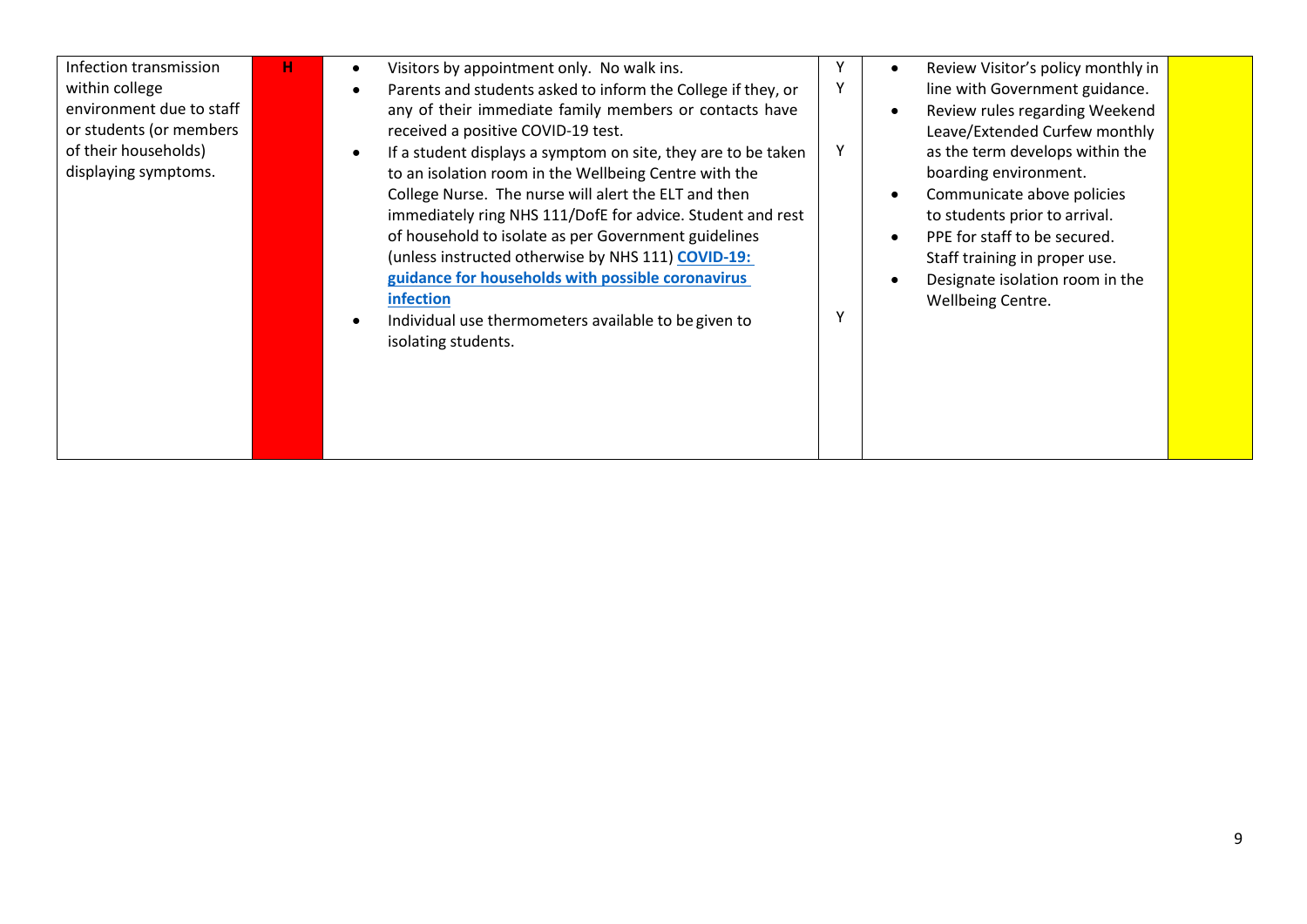|                                                                     |   | If a staff member develops symptoms in the workplace<br>$\bullet$<br>they must:<br>Inform their line manager immediately.<br>Return home as soon as possible.<br>Avoiding contact or touching any surfaces on their way out<br>Contact Head Office if there is a positive case (RJ, PB)<br>RIDDOR - if a staff member receives a positive test result and<br>there is reasonable evidence that it was caused by exposure at<br>work, this must be reported as a case of the disease.<br>When the student or staff member tests negative they can<br>return to their setting. The rest of the household does not<br>need to isolate<br>Where the student tests positive, the rest of their household<br>should self-isolate for 10 days.<br>As part of the national 'Test and Trace' programme, if other<br>cases are detected within the wider setting, DofE will<br>investigate and advise on the most appropriate action to<br>take. | Y<br>Y<br>Y<br>Υ<br>Υ<br>Y |                                                                                                           |  |
|---------------------------------------------------------------------|---|----------------------------------------------------------------------------------------------------------------------------------------------------------------------------------------------------------------------------------------------------------------------------------------------------------------------------------------------------------------------------------------------------------------------------------------------------------------------------------------------------------------------------------------------------------------------------------------------------------------------------------------------------------------------------------------------------------------------------------------------------------------------------------------------------------------------------------------------------------------------------------------------------------------------------------------|----------------------------|-----------------------------------------------------------------------------------------------------------|--|
| Thermal Camera-<br>Temperature (staff)                              | н | Any member of staff who is detected to have a high<br>temperature will be informed they should work from home.<br>To avoid increase in sick leave, teachers will be able to<br>teach online using Canvas until their temperature has<br>reduced and there are no other symptoms.<br>Administrative staff all have access to laptops and can work<br>from home if they display symptoms.                                                                                                                                                                                                                                                                                                                                                                                                                                                                                                                                                | Y<br>Y<br>Υ                |                                                                                                           |  |
| <b>Flexible Working</b>                                             |   | Administrative staff are expected to be at College from<br>$\bullet$<br>Monday through to Friday as per current working guidelines<br>from UK Government.<br>Admin staff will be allowed to arrive later or leave earlier if<br>their job roles allows it. This will help them avoid the<br>London rush hour.                                                                                                                                                                                                                                                                                                                                                                                                                                                                                                                                                                                                                          | Υ<br>Y                     | Review Govt guidelines.<br>$\bullet$<br>Currently the directive is that<br>all should be back at work.    |  |
| Staff, students and<br>parents unaware of the<br>College procedures | H | Re-opening plan communicated to staff and students with<br>$\bullet$<br>link on website prior to return on Monday 8 March.                                                                                                                                                                                                                                                                                                                                                                                                                                                                                                                                                                                                                                                                                                                                                                                                             | Υ                          | Communications to parents as<br>$\bullet$<br>agreed by Abbey DLD colleges<br>and DLD specific information |  |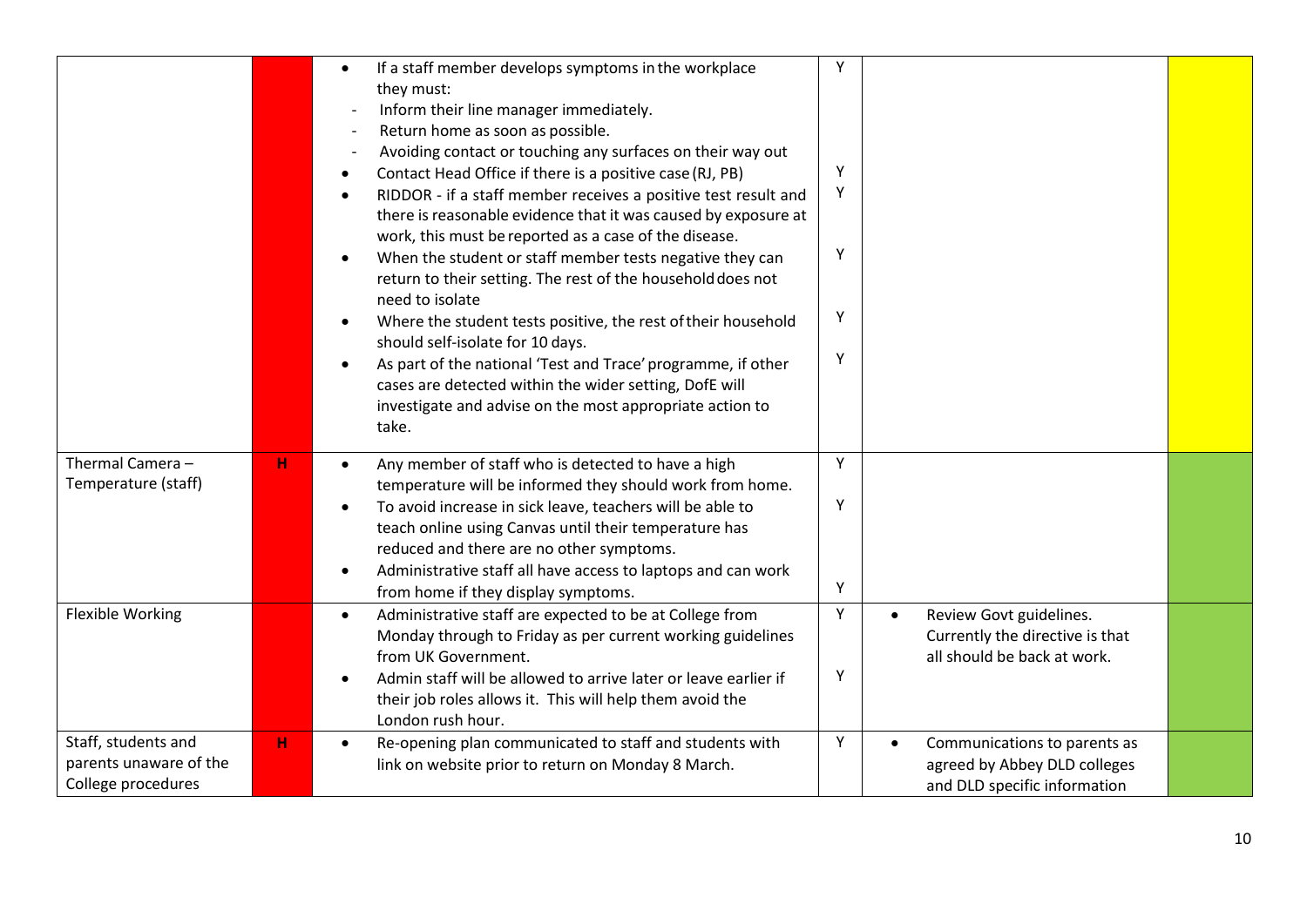| (including self-isolation<br>and testing) should<br>anyone display<br>symptoms of COVID-<br>19.                                     |   | Any updates or changes to College guidance are provided<br>$\bullet$<br>centrally by ELT in a timely and effective<br>manner.                                                                                                                                                                                                                                                                                                                                                                                                                                                                                                                                                               | Υ                     |                                                                                                                                                                                                      |  |
|-------------------------------------------------------------------------------------------------------------------------------------|---|---------------------------------------------------------------------------------------------------------------------------------------------------------------------------------------------------------------------------------------------------------------------------------------------------------------------------------------------------------------------------------------------------------------------------------------------------------------------------------------------------------------------------------------------------------------------------------------------------------------------------------------------------------------------------------------------|-----------------------|------------------------------------------------------------------------------------------------------------------------------------------------------------------------------------------------------|--|
| Staff, students and<br>parents unaware of the<br>College procedures<br>should there be a<br>confirmed case of COVID-<br>19 on site. | H | Staff and parents will have access to this Risk<br>Assessment via the means outlined above.<br>Any updates or changes to this guidance are provided<br>centrally by ELT in a timely and effective manner.                                                                                                                                                                                                                                                                                                                                                                                                                                                                                   | Y<br>Υ                | RA to be supported by<br>procedures.                                                                                                                                                                 |  |
| <b>Personal Protective Equipment (PPE)</b><br>Provision or use of PPE<br>not in line with<br>government guidance.                   | н | PPE in line with Government guidance and standards<br>$\bullet$<br>procured by the Alpha Plus Group.<br>Guidance provided to staff regarding appropriate use of<br>$\bullet$<br>PPE, when PPE is required, and reminders that using gloves<br>is not a substitute for good handwashing.<br>Access to full PPE equipment is available in the office<br>behind Reception. This will be worn by all staff entering<br>isolation or quarantine rooms or dealing with unwell<br>students.<br>Training given by College Nurse to any staff who may be<br>required to wear full PPE to ensure safe removal and<br>disposal to reduce contamination.<br>Bin at Reception for disposal of face masks | Υ<br>Υ<br>Y<br>Υ<br>Y | Staff training (Asst Principal -<br>$\bullet$<br>Staff)<br>Staff handbook updates<br>Medical stock room layout.<br>Waste disposal for used PPE in<br>the special bin                                 |  |
| <b>First Aid/Safeguarding</b>                                                                                                       |   |                                                                                                                                                                                                                                                                                                                                                                                                                                                                                                                                                                                                                                                                                             |                       |                                                                                                                                                                                                      |  |
| Lack of available qualified<br>First Aiders or<br>Safeguarding Leads put<br>student safety at risk.                                 | н | College Nurse available to be seen (0800 - 1700)<br>Certified first aiders far exceed minimum ratio of 1 first aider<br>to 100 persons in a low hazard environment.<br>First Aid kits available in the usual places<br>Defibrillator available at Reception.<br>To minimise the transmission of infection, latex and non-latex<br>gloves available in the Medical room and in Reception.                                                                                                                                                                                                                                                                                                    | Υ<br>Υ<br>Υ<br>Υ      | Inventory First Aid supplies.<br>$\bullet$<br><b>Inventory Emergency Grab Bag</b><br>$\bullet$<br>Contents of first aid kits checked<br>and replenished where necessary<br>during Feb half term 2021 |  |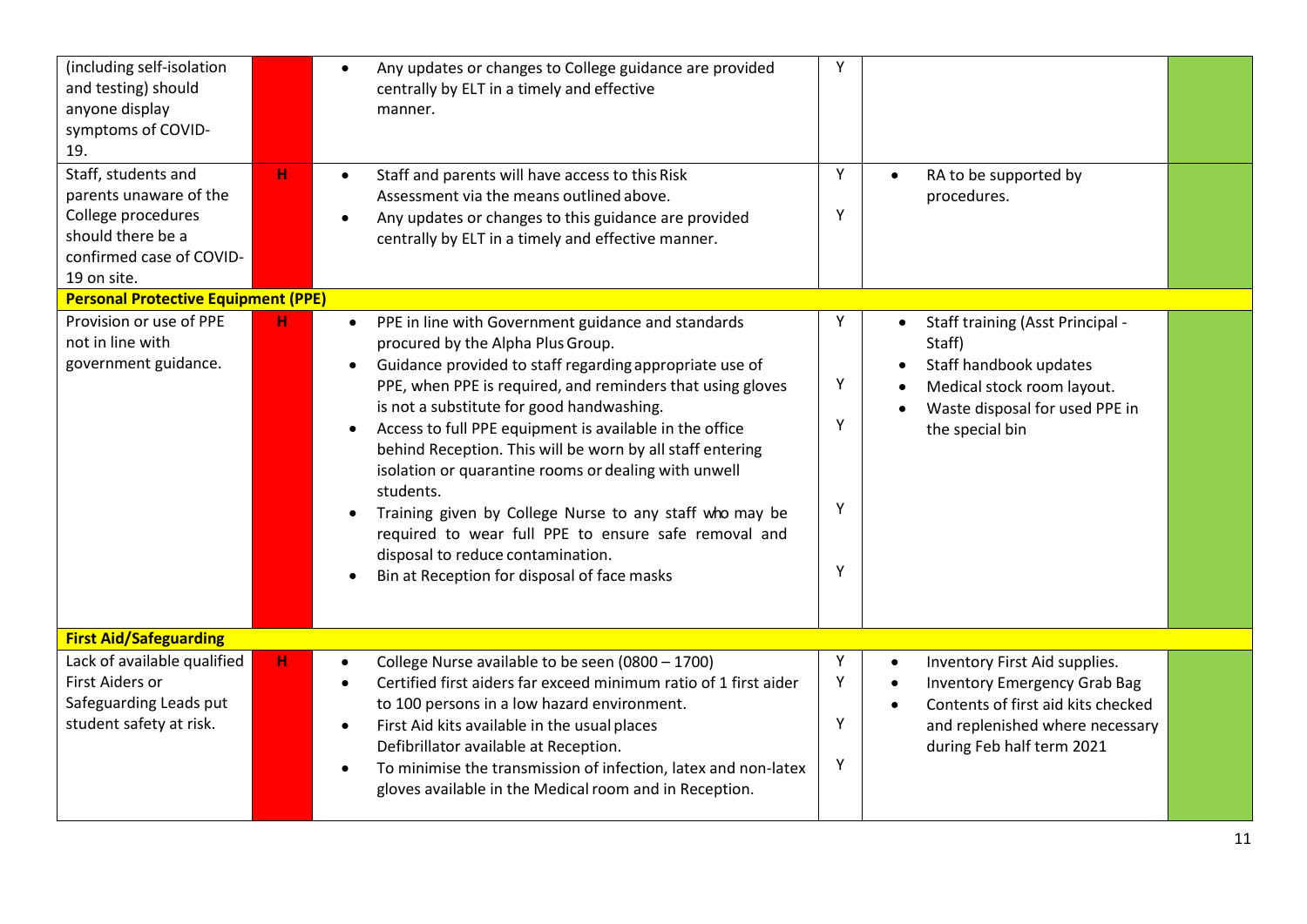|                                                                                            |   | Gloves must be worn when accessing first aid box, and first<br>$\bullet$<br>aid box must be wiped down with disinfectant after use.<br>NHS 111 for further advice.                                                                                                                                                                                      | Y<br>Y |  |
|--------------------------------------------------------------------------------------------|---|---------------------------------------------------------------------------------------------------------------------------------------------------------------------------------------------------------------------------------------------------------------------------------------------------------------------------------------------------------|--------|--|
| <b>Communication with Students, Parents &amp; Staff</b><br>Key stakeholders are not        | M | • All parent and stakeholder communications are provided                                                                                                                                                                                                                                                                                                | Y      |  |
| fully informed of changes<br>to policies and<br>procedures in Boarding<br>due to COVID-19. |   | centrally by the Principal and the ELT.<br>Additional Chinese translations available for all<br>$\bullet$<br>communications.<br>Staff briefed via College email communications, mandatory staff<br>$\bullet$<br>INSET training days and staff meetings via Microsoft Teams.                                                                             | Y<br>Y |  |
|                                                                                            |   | Students given new guidance relevant to them via induction<br>$\bullet$<br>Regular communication with parents/guardians will be via<br>$\bullet$<br>InTouch and the weekly newsletter, 'From the<br>Principal' (FTP).                                                                                                                                   | Y<br>Υ |  |
|                                                                                            |   | Parents can contact their son's/daughter's Personal Tutor as<br>$\bullet$<br>their main line of communication. The Attendance<br>Officer will be responsible for following up absences and<br>parents/guardians must authorise any absence or report any<br>known absences.<br>There is a regular staff briefing every Monday morning with<br>$\bullet$ | Υ      |  |
|                                                                                            |   | minutes shared. Staff also receive regular updates and FTP.<br>Team and dept meetings e.g. DoS, HoFs, SLT, etc will take<br>$\bullet$<br>place by Teams and face-to-face where this is practical.                                                                                                                                                       | Y<br>Υ |  |
|                                                                                            |   |                                                                                                                                                                                                                                                                                                                                                         |        |  |
|                                                                                            |   |                                                                                                                                                                                                                                                                                                                                                         |        |  |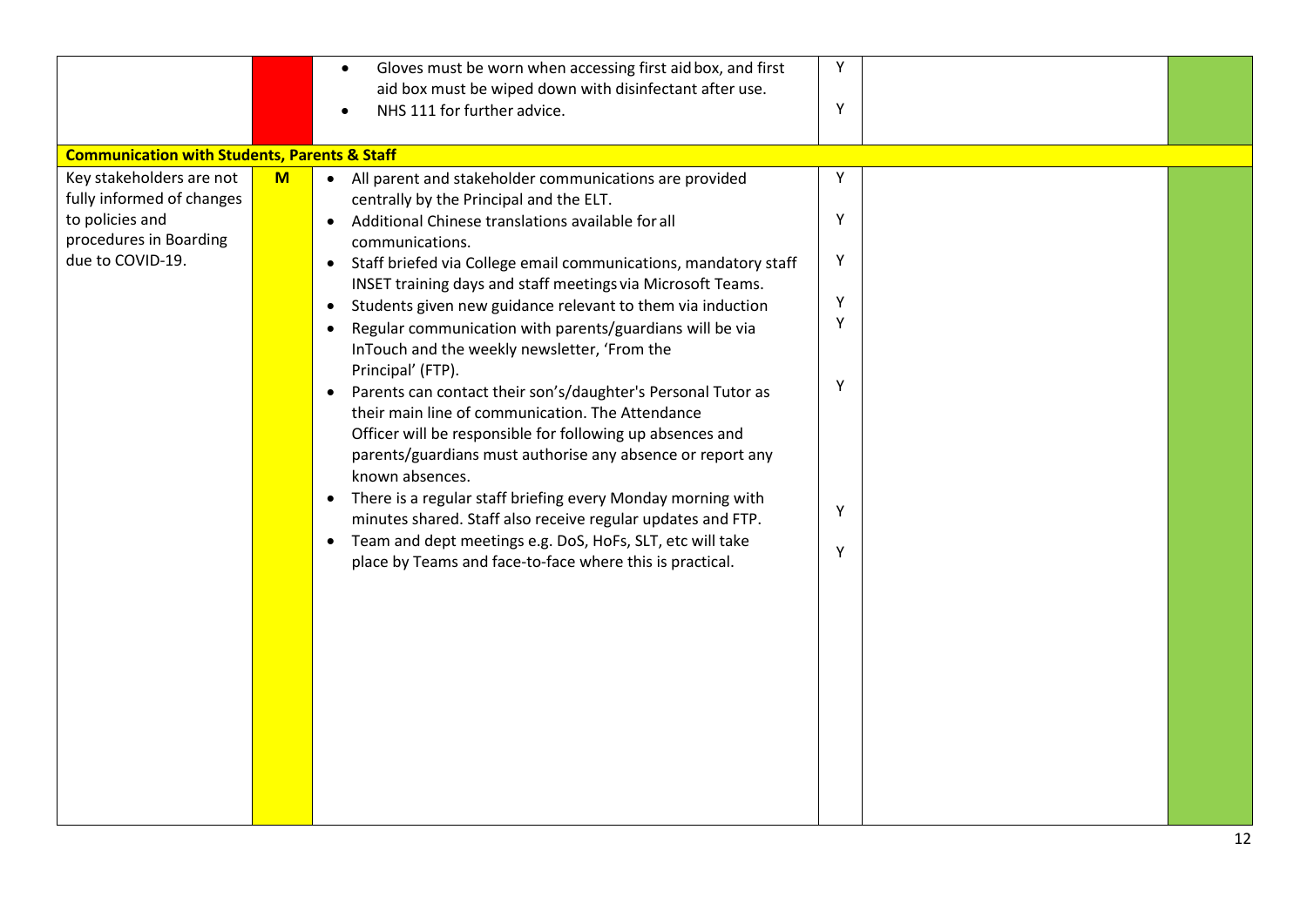| <b>Behaviour Management &amp; Restraint</b>                                                  |    |                                                                                                                                                                                                                                                                                                                                                                                                                                                                                                                                                          |
|----------------------------------------------------------------------------------------------|----|----------------------------------------------------------------------------------------------------------------------------------------------------------------------------------------------------------------------------------------------------------------------------------------------------------------------------------------------------------------------------------------------------------------------------------------------------------------------------------------------------------------------------------------------------------|
| Student behaviour in the<br>college does not comply<br>with social distancing<br>guidelines. | н. | <b>Updated Behaviour policy</b><br>Expectations of behaviour to be shared in student inductions<br>Signage/displays updates.<br>Reiterated in tutor meetings, assemblies and by teachers<br>Floor markers, wall signage<br>Posters, displays and signage located throughout College<br>Students to undertake planned movement through the College<br>PPE equipment available to staff<br>Marks on the flooring and wall signage throughout the<br>building to remind and encourage social distancing, especially<br>at pinch points, e.g. End of lessons |
| Restraint                                                                                    | M  | <b>Updated Behaviour policy</b><br>Staff to carry facemasks with them and put them on if<br>Violence and Aggression policy<br>unable to social distance<br>PPE equipment available to staff<br>Staff to have access to gloves, if required<br>Visors provided for teachers if they prefer to use them -<br>these should be used with the face masks provided.                                                                                                                                                                                            |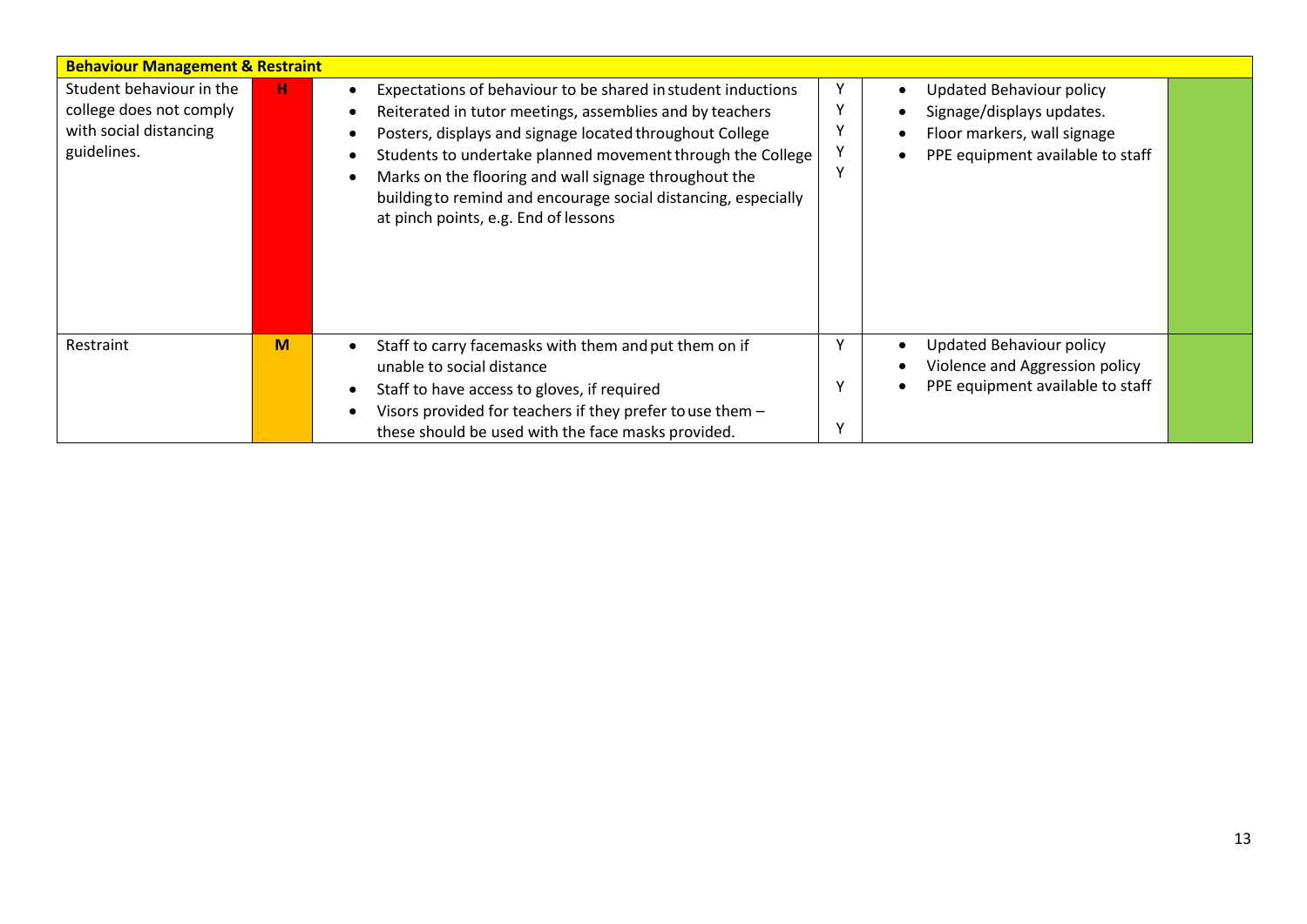| <b>Online Learning</b> |   |                                                             |        |                                                      |
|------------------------|---|-------------------------------------------------------------|--------|------------------------------------------------------|
| Students unable to     | M | All students advised to bring appropriate electronic        | Υ      | Progress and Intervention Plan                       |
| engage with online     |   | device for online learning prior to arrival.                |        | Remote lessons will be accessible for                |
| learning when studying |   | Thorough IT Induction to facilitate access and<br>$\bullet$ | Υ      | a long period of time so that students               |
|                        |   | engagement via the College VLE-Canvas                       |        | can review lessons as often as needed                |
|                        |   | Students able to contact teachers directly via<br>$\bullet$ | Υ      |                                                      |
|                        |   | Canvas, Microsoft Teams or College                          |        |                                                      |
|                        |   | email(@dld.org) to discuss issues.                          |        |                                                      |
|                        |   | Daily online meetings with Personal Tutors to<br>$\bullet$  | Υ      |                                                      |
|                        |   | check and offer support                                     |        |                                                      |
|                        |   | All staff have access to MyConcern and contact              | Υ      |                                                      |
|                        |   | with a DSL/DDSL to record safeguarding                      |        |                                                      |
|                        |   | concerns.                                                   | Υ      |                                                      |
|                        |   | Access to the Wellbeing Team for support                    | Υ      |                                                      |
|                        |   | Access to the Learning Support team                         | Υ<br>Y |                                                      |
|                        |   | Reviews during Academic Teams Meetings                      |        |                                                      |
|                        |   | One to one session with subject teacher for                 |        |                                                      |
|                        |   | personalised support                                        |        |                                                      |
| Reception              |   |                                                             |        |                                                      |
| Reception              | M | Minimise visitors and encourage video calls                 | Υ      |                                                      |
|                        |   | Perspex screens installed in Reception                      | Υ      |                                                      |
|                        |   | Staff entrance and student exit managed by                  | Y      |                                                      |
|                        |   | Reception staff, Houseparents and Boarding                  |        |                                                      |
|                        |   | Assistants                                                  |        |                                                      |
|                        |   | Thermal Imaging Cameras installed above                     | Y      |                                                      |
|                        |   | Reception pointing at entrance alerting staff               |        |                                                      |
|                        |   | if anyone has a high temperature 37.5°C or                  |        |                                                      |
|                        |   | above.                                                      |        |                                                      |
|                        |   | Touch free hand sanitiser units installed                   | Υ      |                                                      |
|                        |   | Queuing system with social distancing in                    | Υ      |                                                      |
|                        |   | place to manage queries with Reception                      |        |                                                      |
| <b>Lifts</b>           |   |                                                             |        |                                                      |
| Enclosed spaces and    | н | Face coverings are mandatory in the lifts                   | Y      | College lift limited to 2 people at any<br>$\bullet$ |
| surfaces can spread    |   | Buttons pressed with fobs, not hands                        | Υ      | one time                                             |
| infection              |   | Regular daily cleaning of the lifts by housekeeping         | Y      | Boarding lift limited to 6 people at any             |
|                        |   | Queuing system in order to adhere to social distancing      | Y      | one time                                             |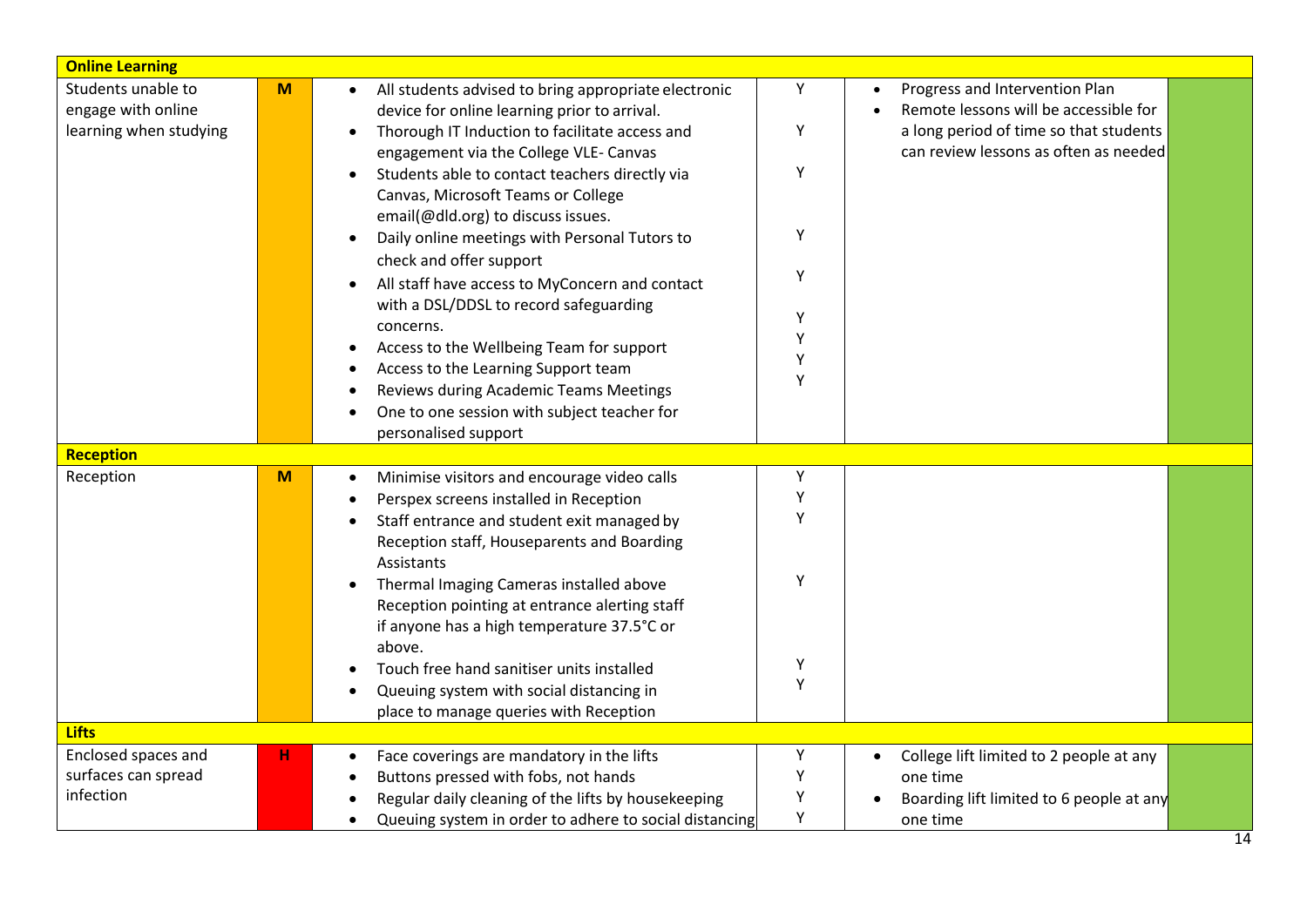|                                                                                                                                                                                                                             | guidelines<br>Boarders will not be allowed back to rooms during the<br>$\bullet$<br>day<br>Study time for the Lower School students will be<br>organized at 5pm to reduce demand for lifts after<br>school has finished for the day                                                                                                                                                                                                                                                                                                                                                                                                      | Y<br>Y           |                                                                                                                                                                                                                                                                                                                     |
|-----------------------------------------------------------------------------------------------------------------------------------------------------------------------------------------------------------------------------|------------------------------------------------------------------------------------------------------------------------------------------------------------------------------------------------------------------------------------------------------------------------------------------------------------------------------------------------------------------------------------------------------------------------------------------------------------------------------------------------------------------------------------------------------------------------------------------------------------------------------------------|------------------|---------------------------------------------------------------------------------------------------------------------------------------------------------------------------------------------------------------------------------------------------------------------------------------------------------------------|
| <b>Students with underlying health concerns</b><br>Students with underlying<br>$\mathbf H$<br>health conditions or<br>those who are shielding<br>are not identified and so<br>measures are not in place<br>to protect them. | Boarders will be in a household on their own during<br>quarantine and will observe social distancing at all<br>times.<br>Parents, guardians and agents provided with clear<br>guidance prior to reopening.<br>Parents, guardians and agents have been<br>requested to provide the College will all relevant<br>medical information, conditions or allergies prior<br>to arrival.<br>The College Nurse undertakes an individual medical<br>induction with each student after arrival to discuss<br>any declared medical history or<br>conditions and to check for any further disclosures of<br>medical history, conditions or allergies. | Υ<br>Υ<br>Y<br>Υ | Letter to parents from Principal<br>Check info being sent to parents<br>prior to arrival/starting at the<br>college<br>Health checks from College<br>Nurse (& temporary medical<br>team) as part of enrolment<br>process for new students.<br>Inductions will be remote on Teams<br>for the first two weeks of term |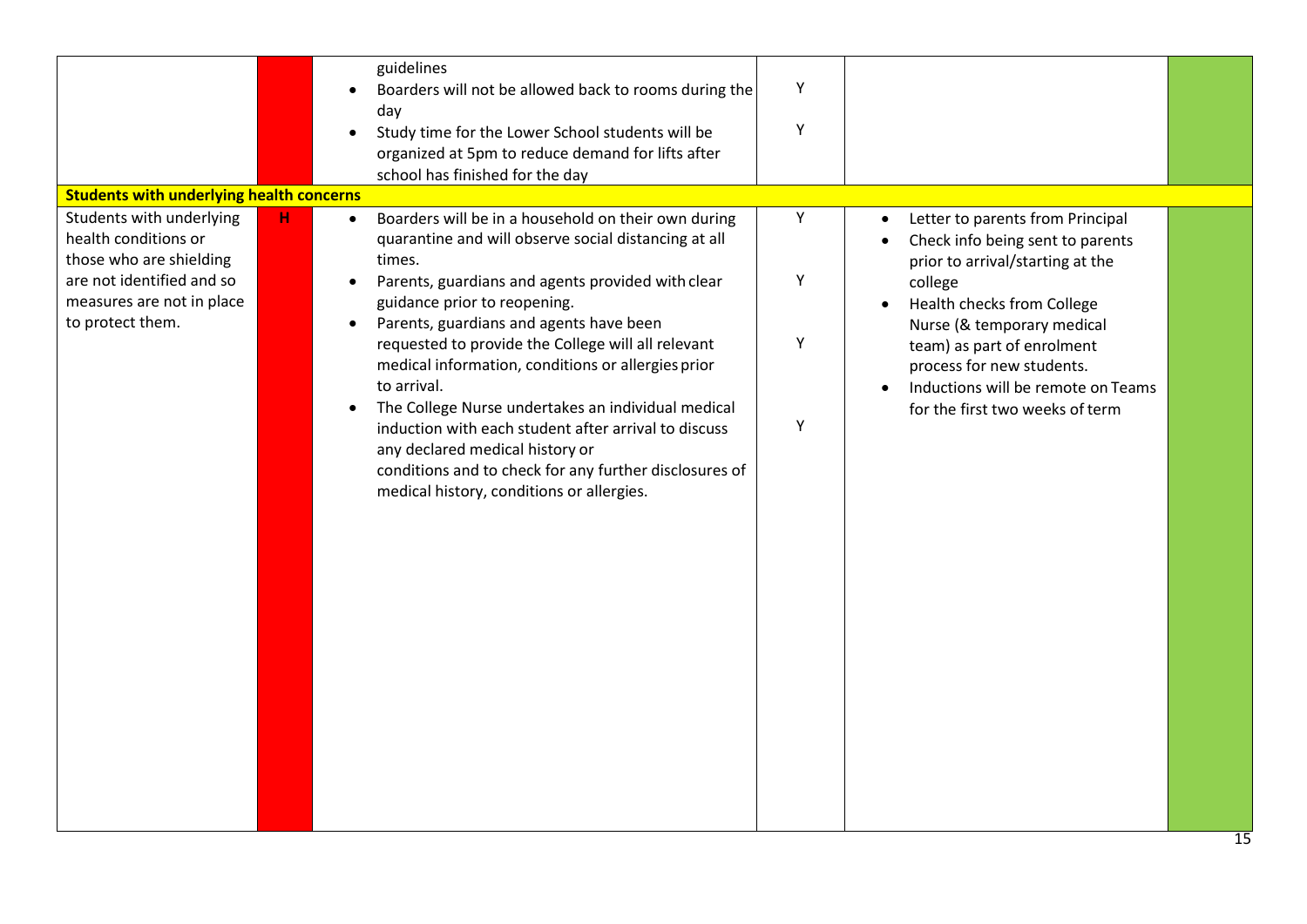| Staff at risk and/or with underlying health concerns                                     |                                                                                                                                                                                                                                       |        |                      |    |  |
|------------------------------------------------------------------------------------------|---------------------------------------------------------------------------------------------------------------------------------------------------------------------------------------------------------------------------------------|--------|----------------------|----|--|
|                                                                                          | Medical conditions will need to be communicated<br>to HR to establish process                                                                                                                                                         | Y      |                      |    |  |
|                                                                                          | Avoid travelling in rush hour traffic                                                                                                                                                                                                 | Υ      |                      |    |  |
|                                                                                          | Work from home if requested to shield                                                                                                                                                                                                 | Υ      |                      |    |  |
|                                                                                          | Observe social distancing of 2m at all times, where<br>possible                                                                                                                                                                       | Υ      |                      |    |  |
|                                                                                          | Reduce face-to-face meetings                                                                                                                                                                                                          | Y      |                      |    |  |
|                                                                                          | Encourage the use of online meetings (Teams, etc)                                                                                                                                                                                     | Υ      |                      |    |  |
|                                                                                          | PPE (Visors and face masks) have been given to all<br>staff                                                                                                                                                                           | Υ<br>Y |                      |    |  |
|                                                                                          | Raise any concerns with line manager                                                                                                                                                                                                  | Υ      |                      |    |  |
|                                                                                          | Extra measures such as Perspex screening,<br>restricted access to persons' office, moving to single<br>offices, mandatory face coverings in force.                                                                                    | Y      |                      |    |  |
|                                                                                          | Students are requested to inform the College if<br>$\bullet$<br>they or any close family or contacts have received a<br>positive Covid-19 test result previously.                                                                     | Y      |                      |    |  |
|                                                                                          | College staff, College Nurse, and parents are clear<br>on the definitions of clinically vulnerable and<br>clinically extremely vulnerable classifications. Any<br>students who meet such criteria are identified prior<br>to arrival. | Y      |                      |    |  |
| <b>Mental Health &amp; Wellbeing</b>                                                     |                                                                                                                                                                                                                                       |        |                      |    |  |
| Student mental health<br>has been adversely<br>affected during the<br>period of closure. | н<br>Student support is provided by all staff with<br>Directors of Studies, Personal Tutors, subject<br>teachers, Wellbeing staff and boarding staff to be<br>especially vigilant                                                     | Υ      | DLD Wellbeing policy |    |  |
|                                                                                          | Referrals available to wellbeing team - weekly<br>wellbeing team meeting to discuss students of<br>concern.                                                                                                                           | Y      |                      |    |  |
|                                                                                          | Staff inset and CPD training on mental health and<br>student wellbeing.                                                                                                                                                               | Υ      |                      |    |  |
|                                                                                          | Signposts for appropriate resources, websites and<br>helplines available.                                                                                                                                                             | Y      |                      |    |  |
|                                                                                          | Fortnightly pastoral team meetings to                                                                                                                                                                                                 | Υ      |                      | ΙO |  |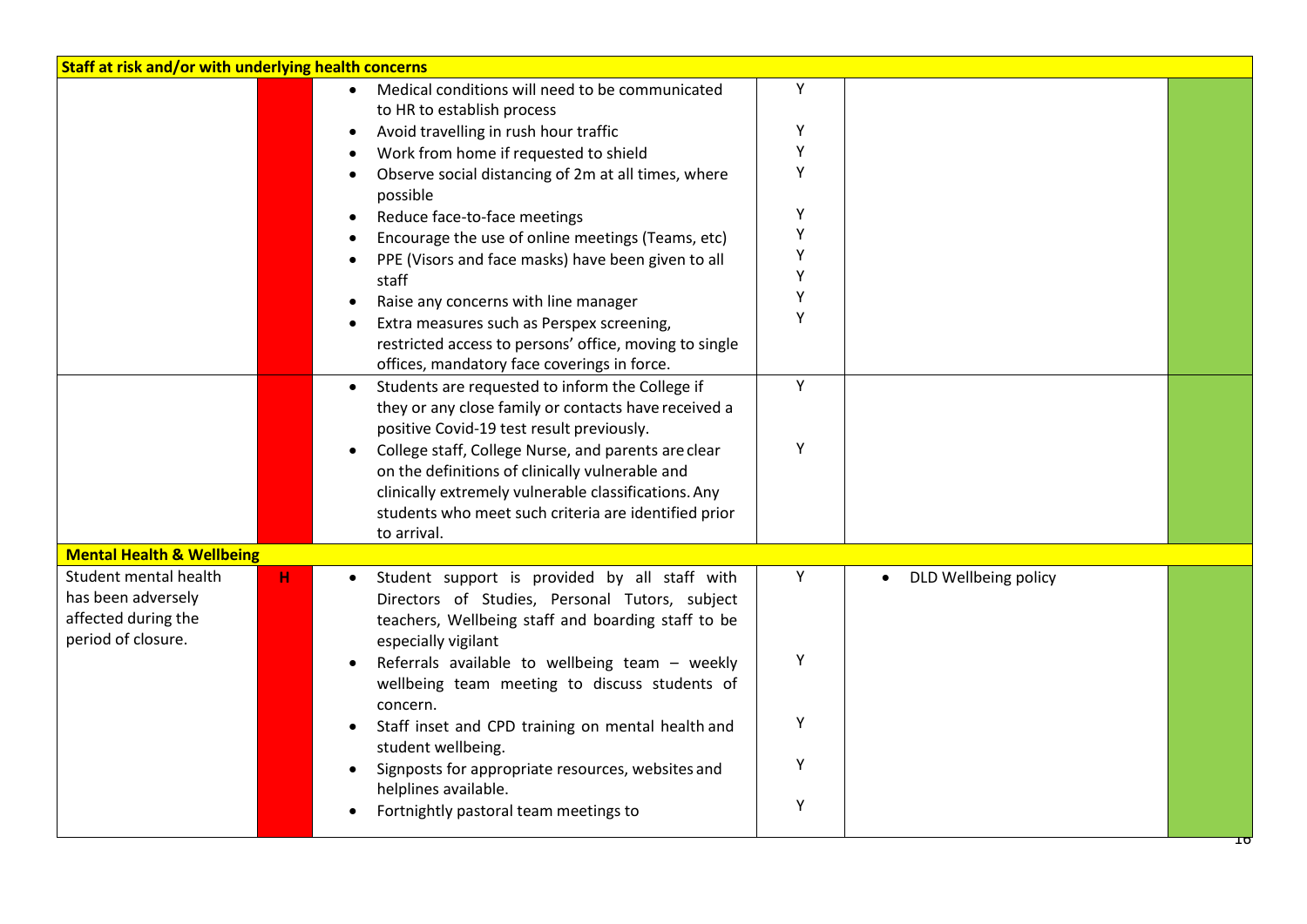|                                                                                                                                                          |   | discuss students of concern and recorded<br>welfare checks and updates with vulnerable<br>students.<br>Student Council - Wellbeing subgroup<br>working with Head of Wellbeing to promote<br>and support student wellbeing.<br>College counsellor available for drop in or<br>appointments                                                                                                                                                                                                                                                                                                                                                                                                                                                                                                                                      | Υ<br>Υ                     |                                                                                                                                                                                                                                                                                                                 |  |
|----------------------------------------------------------------------------------------------------------------------------------------------------------|---|--------------------------------------------------------------------------------------------------------------------------------------------------------------------------------------------------------------------------------------------------------------------------------------------------------------------------------------------------------------------------------------------------------------------------------------------------------------------------------------------------------------------------------------------------------------------------------------------------------------------------------------------------------------------------------------------------------------------------------------------------------------------------------------------------------------------------------|----------------------------|-----------------------------------------------------------------------------------------------------------------------------------------------------------------------------------------------------------------------------------------------------------------------------------------------------------------|--|
| <b>Fire Evacuation Procedures</b><br>Fire procedures are not<br>appropriate for new<br>arrangements and do not<br>observe social distancing<br>guidance. | н | The evacuation point for DLD is small. There are<br>no other options available. The park was<br>considered, and enquiries made to the park<br>development officer but was refused for several<br>reasons. The park also closes at sunset, a 24-hour<br>evacuation point is necessary for continuity.<br>During evacuation it is difficult to maintain social<br>distancing. However, it is unlikely students will face<br>each other on exit so the risk of infection is low<br>Students given fire walk during induction, including<br>walk through at the start of term.<br>Each PT group stands in a line 2m apart at the<br>designated Muster Point by Becket House, SE1 7EU<br>Once the building is declared safe by Urbanest<br>the students will be allowed back in<br>Additional PPE in emergency grab bags available. | Υ<br>Y<br>Υ<br>Υ<br>Y<br>Υ | Add to Staff Handbook<br>$\bullet$<br>Add to Student<br>Induction.<br>Fire risk assessor has<br>stated a safe fluent<br>evacuation takes priority<br>over social distancing<br>and overrides one-way<br>system in college<br>College is equipped with<br>4 Fire exit points to<br>evenly spread out<br>evacuees |  |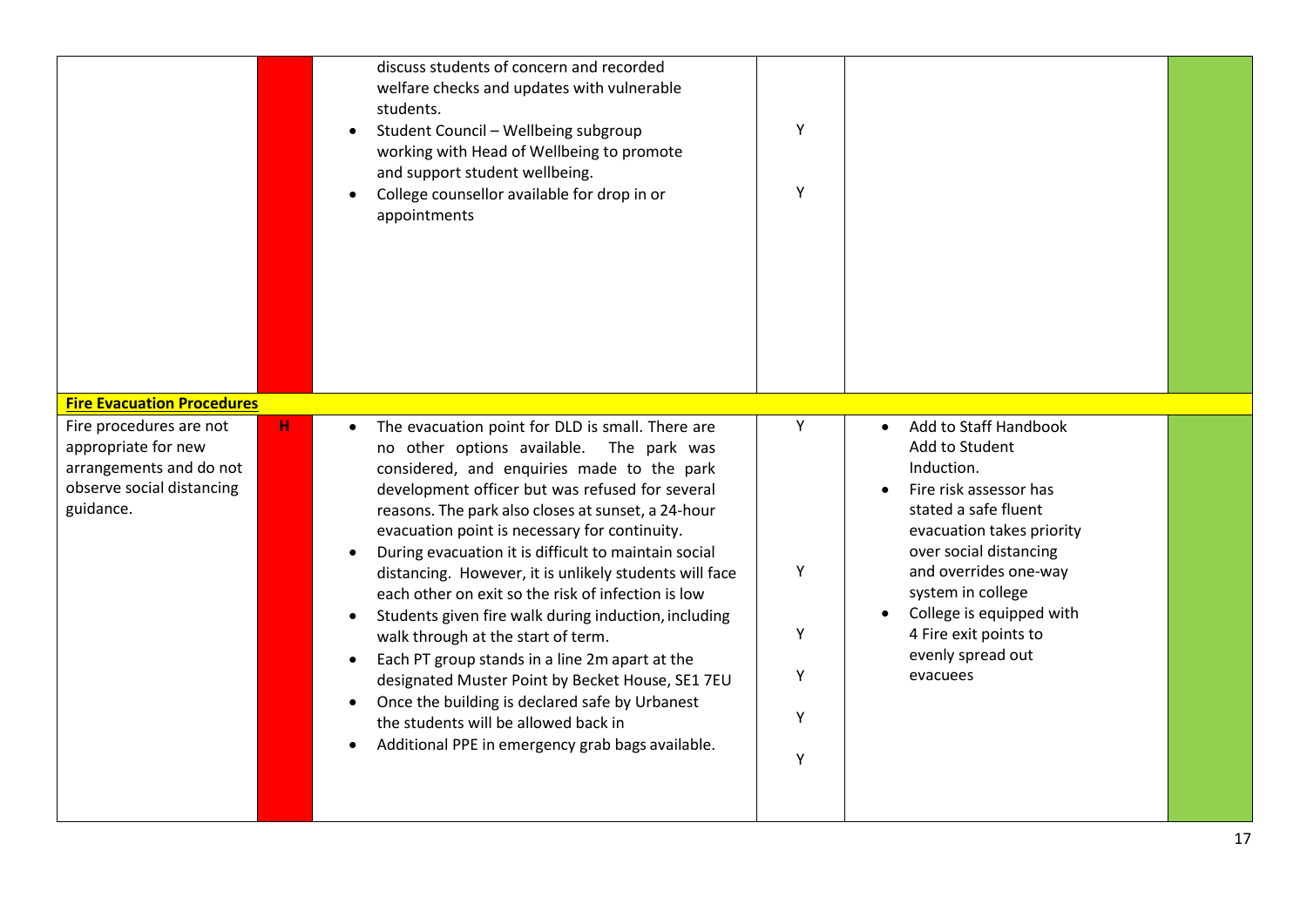| <b>Contractors working in DLD</b> |                                                       |   |  |
|-----------------------------------|-------------------------------------------------------|---|--|
| Contractors pose a risk to        | Any non-essential work to be carried out during       |   |  |
| social distancing and             | holiday period                                        |   |  |
| infection control                 | Any essential works to be performed out of            |   |  |
|                                   | hours if possible                                     |   |  |
|                                   | Face coverings to be worn when inside the building    |   |  |
|                                   | Visitor declaration form to be signed to confirm they |   |  |
|                                   | do not pose risk to DLD or precautions taken to       |   |  |
|                                   | protect contractor                                    | v |  |

| <b>UK National Lockdown</b>                                          |    |                                                                                                                                |        |                                                                                                  |
|----------------------------------------------------------------------|----|--------------------------------------------------------------------------------------------------------------------------------|--------|--------------------------------------------------------------------------------------------------|
| Discouraging visitors and<br>adhere to national<br>lockdown guidance | H. | Only emergency contractors brought onsite<br>during term time.<br>Limit maintenance to outside term time,<br>especially summer | Υ<br>Y | If visits are for educational purposes<br>they will continue.<br>Only applies if announced by UK |
|                                                                      |    | Visiting Speakers - online in accordance with<br>Govt guidelines<br>Professional Visits (educational psychologists)            | Υ<br>Υ | Government                                                                                       |
|                                                                      |    | allowed by appointment<br>Enrolment - no tours of College by visiting                                                          | ٧      |                                                                                                  |
|                                                                      |    | parents in accordance with Govt guidelines<br>Interviews for both staff and prospective                                        | Υ      |                                                                                                  |
|                                                                      |    | students to be conducted online only                                                                                           | Y      |                                                                                                  |
|                                                                      |    | All visitors are required to fill in a self COVID-19<br>declaration form upon arrival'                                         | Y      |                                                                                                  |
| <b>Educational Visits</b><br>(external). Increasing risk             |    | Cease all external educational visits unless<br>required as part of course.                                                    | Υ      | Includes Duke of Edinburgh award                                                                 |
| of infection.                                                        |    | Travel in off peak if possible or private transport                                                                            | Υ      |                                                                                                  |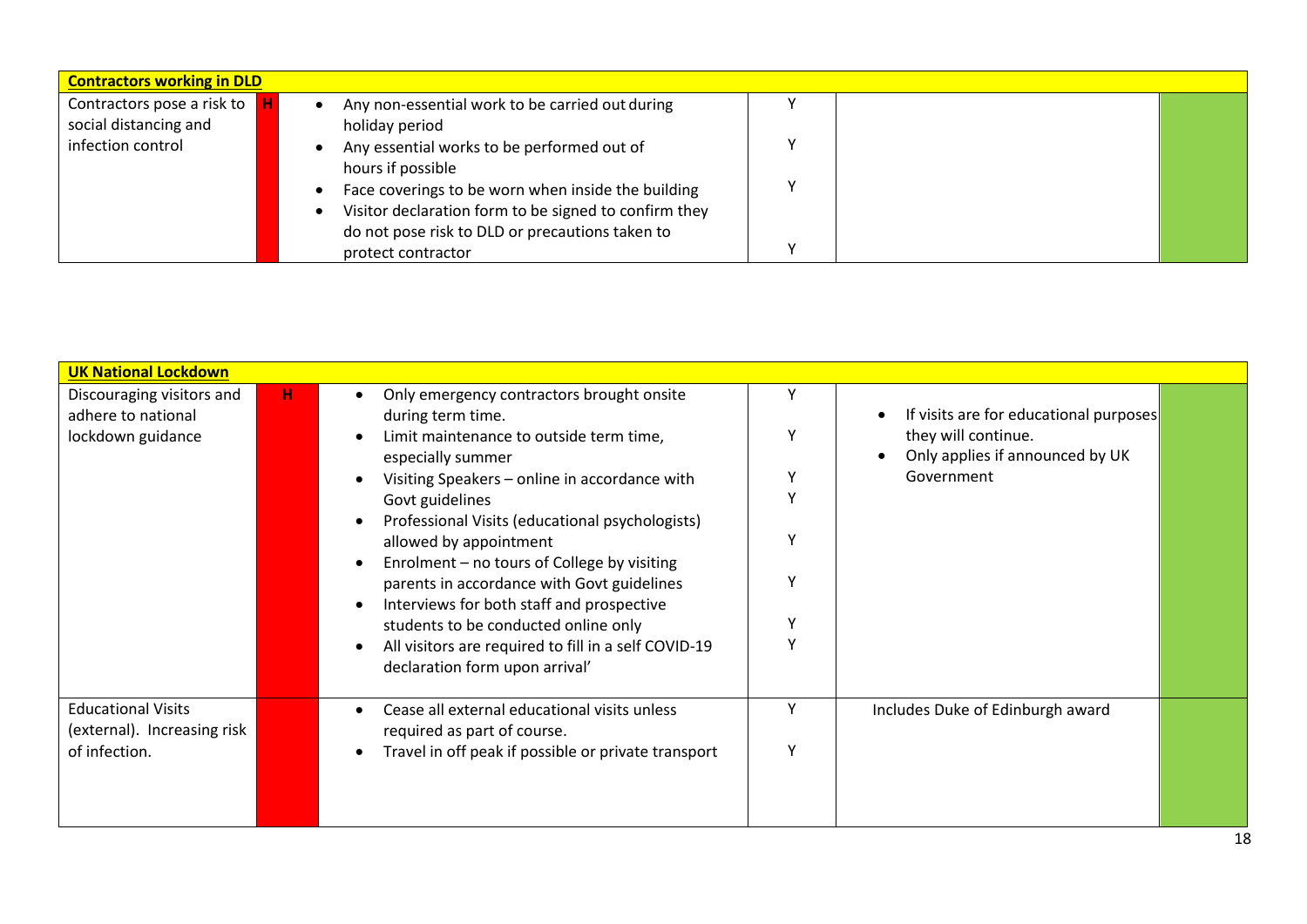| <b>Lateral Flow Testing for Secondary Schools</b>                                                                                    |     |                                                                                                                                                                                                                                                             |             |                                                                                                                      |  |  |
|--------------------------------------------------------------------------------------------------------------------------------------|-----|-------------------------------------------------------------------------------------------------------------------------------------------------------------------------------------------------------------------------------------------------------------|-------------|----------------------------------------------------------------------------------------------------------------------|--|--|
| Staff/Students not being<br>tested                                                                                                   |     | All staff and students advised and encouraged to<br>$\bullet$<br>take the opportunity of regular COVID-19 testing<br>made available<br>Frequency of testing will always follow UK<br>Government guidance                                                    | Y<br>Υ      | Staff to use home test kits. Students<br>offered 3 tests from 8 <sup>th</sup> March 2021.                            |  |  |
| Insufficient staff available<br>(depending on<br>throughput: Team Leader,<br>Test Assistant, Processor,<br>Coordinator, Registration | н   | Hire additional nurse for introduction of testing<br>Train additional staff to cover all positions to<br>help manage time and illness<br>Training taken by Test Centre Lead in how to set<br>up and deliver testing                                         | Y<br>Y<br>Υ | Material issued by the DFE.                                                                                          |  |  |
| Assistant, Results<br>Recorder, Cleaner)                                                                                             |     |                                                                                                                                                                                                                                                             |             |                                                                                                                      |  |  |
| Consent forms are not<br>available and properly<br>completed?                                                                        | н   | Consent for emailed to all staff, parents and<br>students<br>Paper forms available before registration<br>Verbal consent accepted for those 16 over                                                                                                         | Y<br>Y<br>Υ |                                                                                                                      |  |  |
| Test site flooring is not<br>non-porous                                                                                              | н   | Cover floor of swabbing bay with non-porous<br>$\bullet$<br>flooring.                                                                                                                                                                                       | Y           | Other areas considered with non-porous<br>floors but they are either too public or<br>blocked to use of a classroom. |  |  |
| Test site is not well lit with<br>a good airflow                                                                                     | $M$ | Air Ventilation Units are serviced annually to<br>$\bullet$<br>ensure they are operating as designed.<br>Quarterly air quality monitoring is in place to<br>ensure there is sufficient air flow and quality<br>System set to fresh air setting<br>$\bullet$ | Y<br>Y<br>Υ |                                                                                                                      |  |  |
| Test chair in the swabbing<br>bay not a minimum of 2m<br>apart.                                                                      | M   | Swabbing bay and located together.<br>$\bullet$<br>Advise given by those testing on how to use the<br>bays.                                                                                                                                                 | Υ<br>Υ      |                                                                                                                      |  |  |
| No clear division and<br>demarcation between<br>swabbing and processing<br>area.                                                     | $M$ | All those being tested will be greeted and the<br>$\bullet$<br>setup explained.<br>Signs will be shown at each type of station                                                                                                                              | Y<br>Υ      |                                                                                                                      |  |  |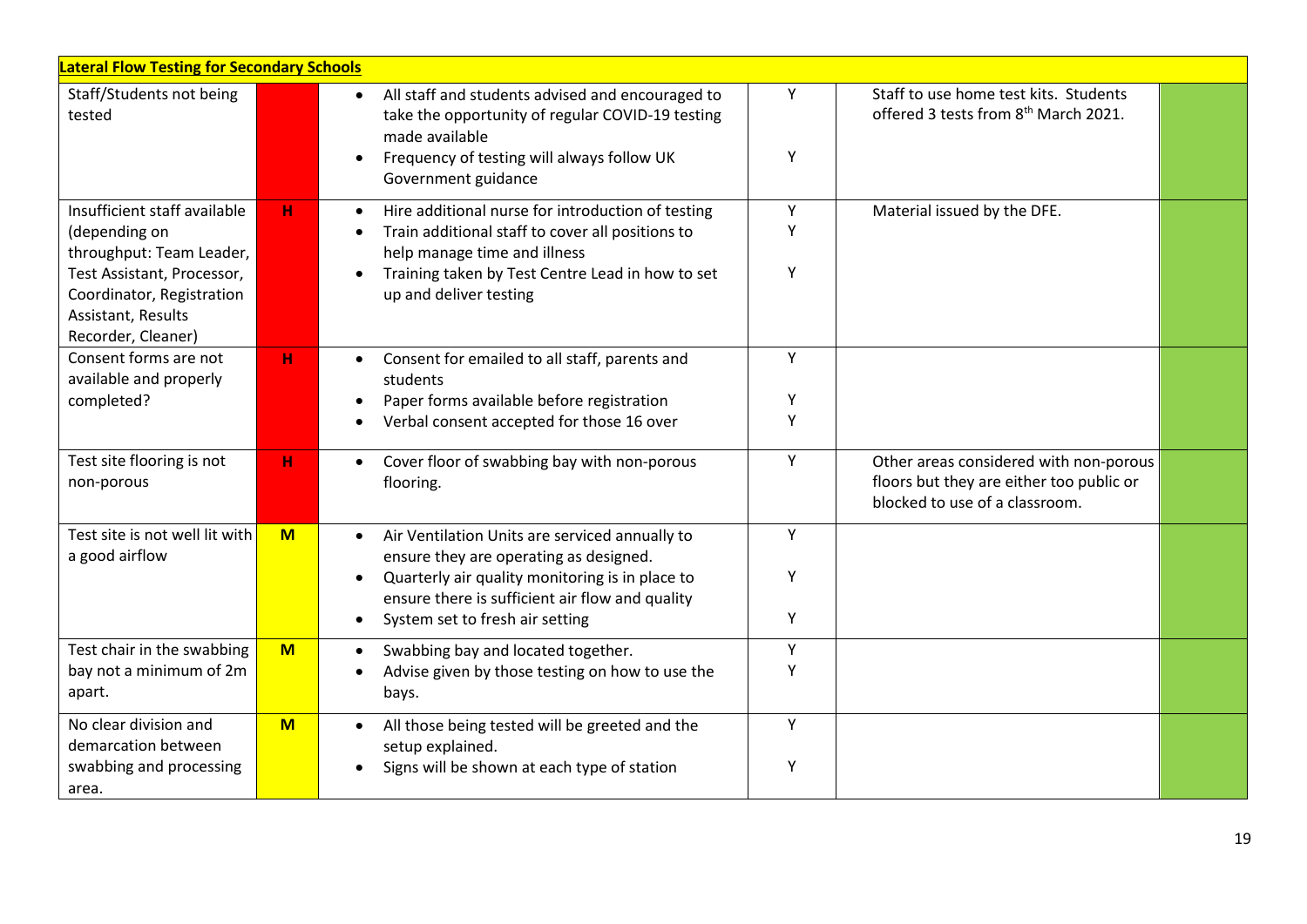| Processing bays not<br>properly cleaned, and<br>waste (including clinical<br>waste) is not properly<br>disposed.<br>Testing kits not stored at 2<br>- 30°C and tests not given<br>in the appropriate ambient<br>temperature of 15 - 30°C. | $M$<br>M | Area will be cleaned by Cabenco<br>Anti-bacterial wipes will be made available<br>Those being tested will be asked to wipe down<br>$\bullet$<br>area once finished<br>Testing kits will be stored inside the school<br>$\bullet$<br>where the temperature is kept to approximately<br>$21^{\circ}$ C.<br>Rooms temperature are monitored by air<br>$\bullet$<br>ventilation system                                                                                                                                             | Υ<br>Υ<br>Υ<br>Υ<br>Υ           |  |
|-------------------------------------------------------------------------------------------------------------------------------------------------------------------------------------------------------------------------------------------|----------|--------------------------------------------------------------------------------------------------------------------------------------------------------------------------------------------------------------------------------------------------------------------------------------------------------------------------------------------------------------------------------------------------------------------------------------------------------------------------------------------------------------------------------|---------------------------------|--|
| Disorderly entry,<br>processing, social<br>distancing and exit<br>movement.                                                                                                                                                               | $M$      | All staff and students have been informed of<br>$\bullet$<br>location of test centre<br>Entrance and Exit will be clearly identified. Signs<br>$\bullet$<br>will be located clearly outside the classroom.<br>All areas will be clearly identified.<br>٠<br>Further instruction provided by testing staff<br>One-way route in operation to follow<br>Waiting area identified. If additional area for<br>waiting required a classroom next door can be<br>occupied.<br>Waiting area will follow social distancing<br>guidelines | Y<br>Υ<br>Υ<br>Υ<br>Υ<br>Y<br>Υ |  |
| Staff assisting with taking<br>and processing swabs not<br>wearing appropriated PPE.                                                                                                                                                      | M        | Training Provided before they start<br>$\bullet$<br>Check list of PPE kept by the processing desks<br>$\bullet$<br>Staff monitored throughout the day to ensure<br>$\bullet$<br>appropriate PPE is worn.                                                                                                                                                                                                                                                                                                                       | Υ<br>Υ<br>Υ                     |  |
| Those tested positive not<br>confirming the positive<br>result with a Polymerase<br>Chain Reaction (PCR) test<br>and either failing to self-<br>isolate pending the<br>confirmation test or self-<br>isolating unnecessarily              | $M$      | All those tested advised to have PCR Test<br>$\bullet$<br>Parents/guardian informed of result<br>Student advised when they can return to school<br>$\bullet$<br>if they live independently<br>To return earlier a student will need to confirm<br>$\bullet$<br>they have had a PCR test and it was negative.<br>Boarders will be confined to room for<br>quarantine period.                                                                                                                                                    | Υ<br>Υ<br>Υ<br>Υ<br>Υ           |  |